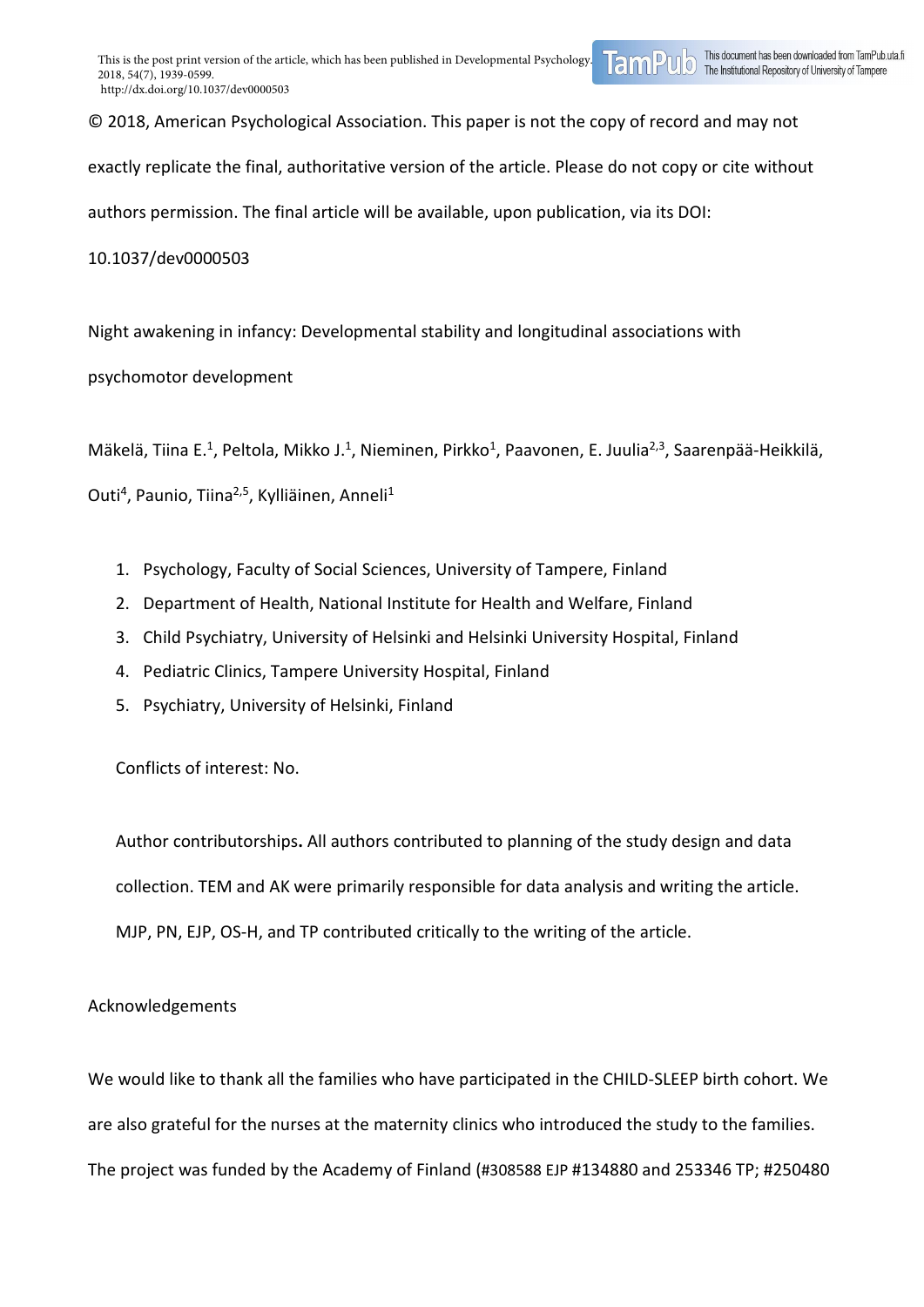AK; # 275519 MJP; #277557 OSH), the Gyllenberg foundation (TP), the Yrjö Jahnson Foundation, the Foundation for Pediatric Research, the Finnish Cultural Foundation, the Competitive Research Financing of the Expert Responsibility area of Tampere University Hospital, the Arvo and Lea Ylppö Foundation, and the Doctors' Association in Tampere. In addition, we would like to thank psychology students Karoliina Manninen, Marjaana Sianoja, Jenni Tepponen, Katja Kojola, Suvi Vuorinen, Ulriika Lehto, and Mira Nipuli, who participated in the data collection. We are also grateful to Heini Huhtala, who guided us in the statistical analysis.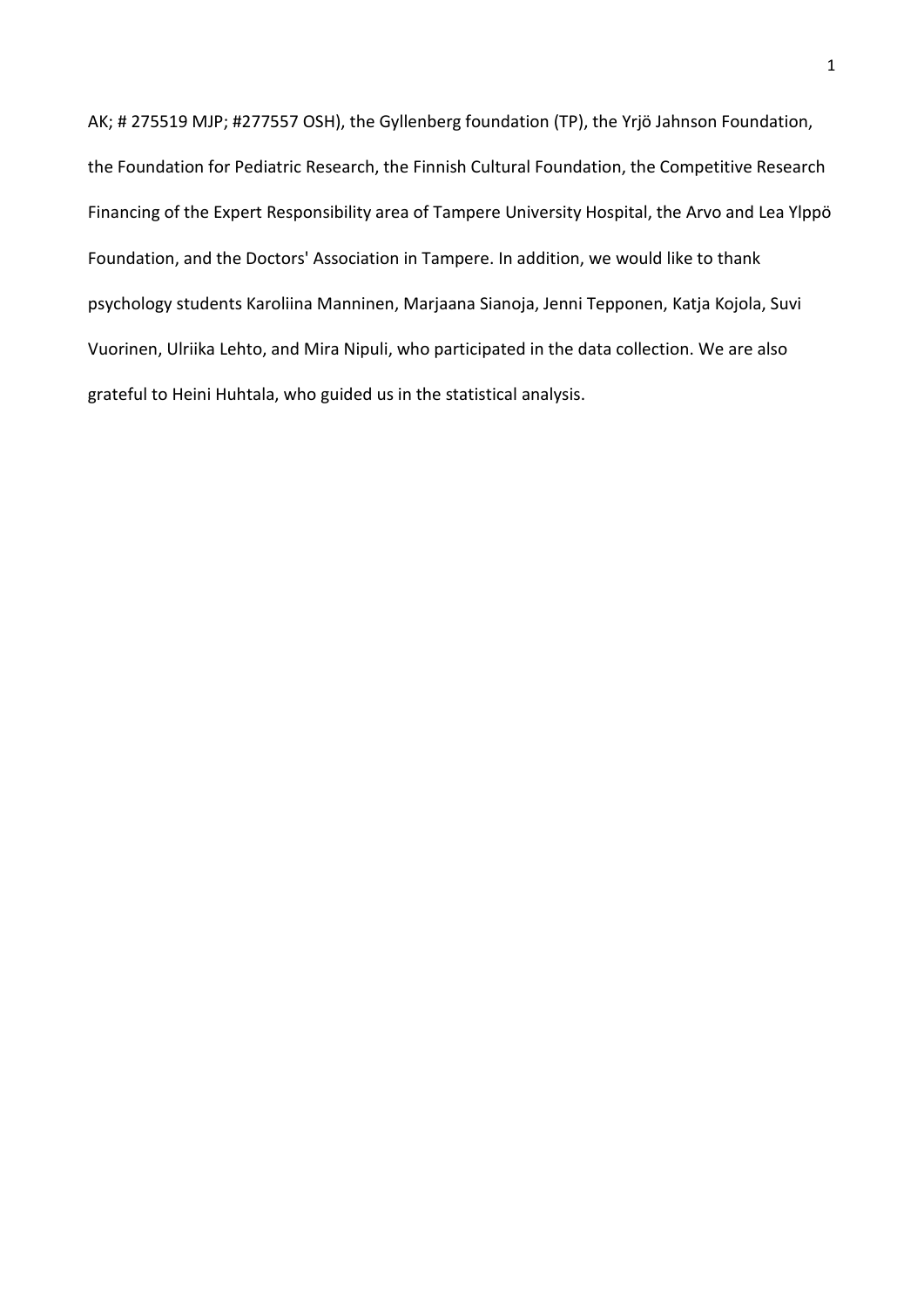Night awakening in infancy: Developmental stability and longitudinal associations with psychomotor development

#### Abstract

Fragmented sleep is common in infancy. Although night awakening is known to decrease with age, in some infants night awakening is more persistent and continues into older ages. However, the influence of fragmented sleep on development is poorly known. In the present study, the longitudinal relationship between fragmented sleep and psychomotor development (Bayley-III) was investigated in infants with (≥3 night awakenings, *n* = 81) and without fragmented sleep (≤1 night awakening, *n* = 70) within the CHILD-SLEEP birth cohort at eight and 24 months of age. Differences in parent-reported (BISQ) sleep parameters were studied at eight, 18, and 24 months of age. Group differences in night awakening were stable across all assessment points. Infants with fragmented sleep slept less in total than infants without fragmented sleep and they did not compensate their nocturnal sleep during daytime. Additionally, infants with fragmented sleep spent more time awake at night than infants without fragmented sleep. However, psychomotor development did not differ between infants with and without fragmented sleep at eight or 24 months of age. Our findings indicate that early-onset fragmented sleep did not have a negative effect on psychomotor development within the first two years despite the differences in sleep length among infants with and without fragmented sleep. In the future, more specific domains of cognitive development and various factors affecting sleep fragmentation should be taken into account when studying the developmental effects of night awakening in infancy.

Keywords: night awakening, fragmented sleep, infancy, psychomotor development, sleep

2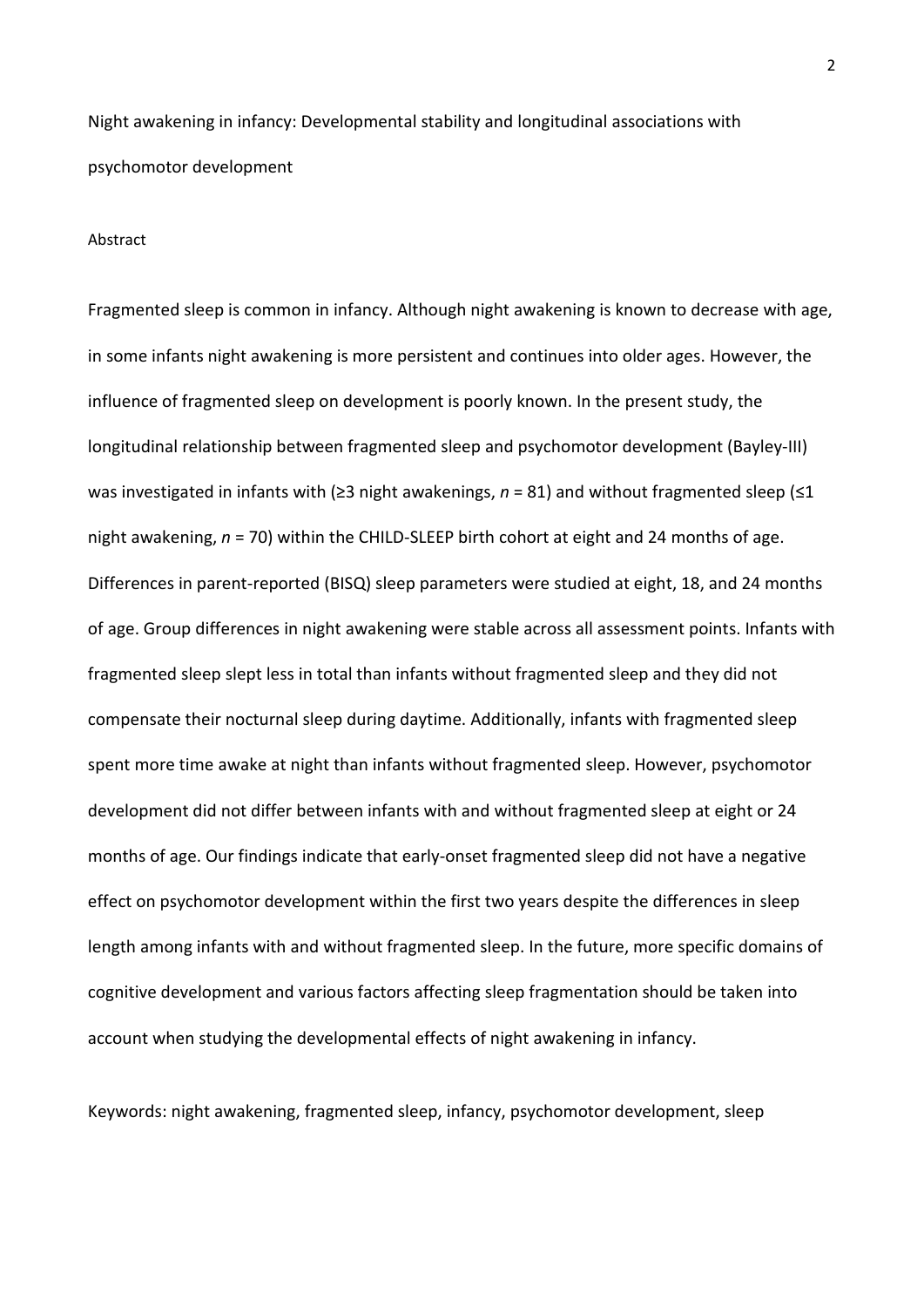#### Introduction

Sleep in early infancy is characterised by fragmented short periods of sleep with several nocturnal awakenings (Dahl, 1996; Hysing et al., 2014). The consolidation of sleep is an important developmental task in infancy, and the number of night awakenings decreases with age (Galland, Taylor, Elder, & Herbison, 2012; Hysing et al., 2014; Palmstierna, Sepa, & Ludvigsson, 2008). Consolidated and self-regulated sleep at night can be achieved during the first year of life (Iglowstein, Jenni, Molinari, & Largo, 2003; Moore & Ucko, 1957). However, as many as 20% to 30% of one-year-old infants continue to have fragmented sleep (Adair, Zuckerman, Bauchner, Philipp, & Levenson, 1992; Mindell, Kuhn, Lewin, Meltzer, & Sadeh, 2006).

### *Night awakening in infancy*

Brief nocturnal awakenings are normative between the sleep cycles (Anders, 1978), and they seem not to be problematic in infants who are able to soothe themselves back to sleep without signalling to their parents (Goodlin-Jones, Burnham, Gaylor, & Anders, 2001; Sadeh, Flint-Ofir, Tirosh, & Tikotzky, 2007; Weinraub et al., 2012). Frequent and prolonged night awakenings in infancy could, however, result in shortened sleep duration and a poorer diurnal rhythm, and relate to pathologically fragmented sleep. Moreover, they may pose major concerns to the parents of infants who signal their awakenings and are not able to soothe themselves back to sleep (Sadeh et al., 2007). This signalling behaviour interrupts parents' sleep and can be experienced as disturbing. Night awakenings are, indeed, one of the major parental concerns and most often reported when parents evaluate their child's quality of sleep (Palmstierna et al., 2008).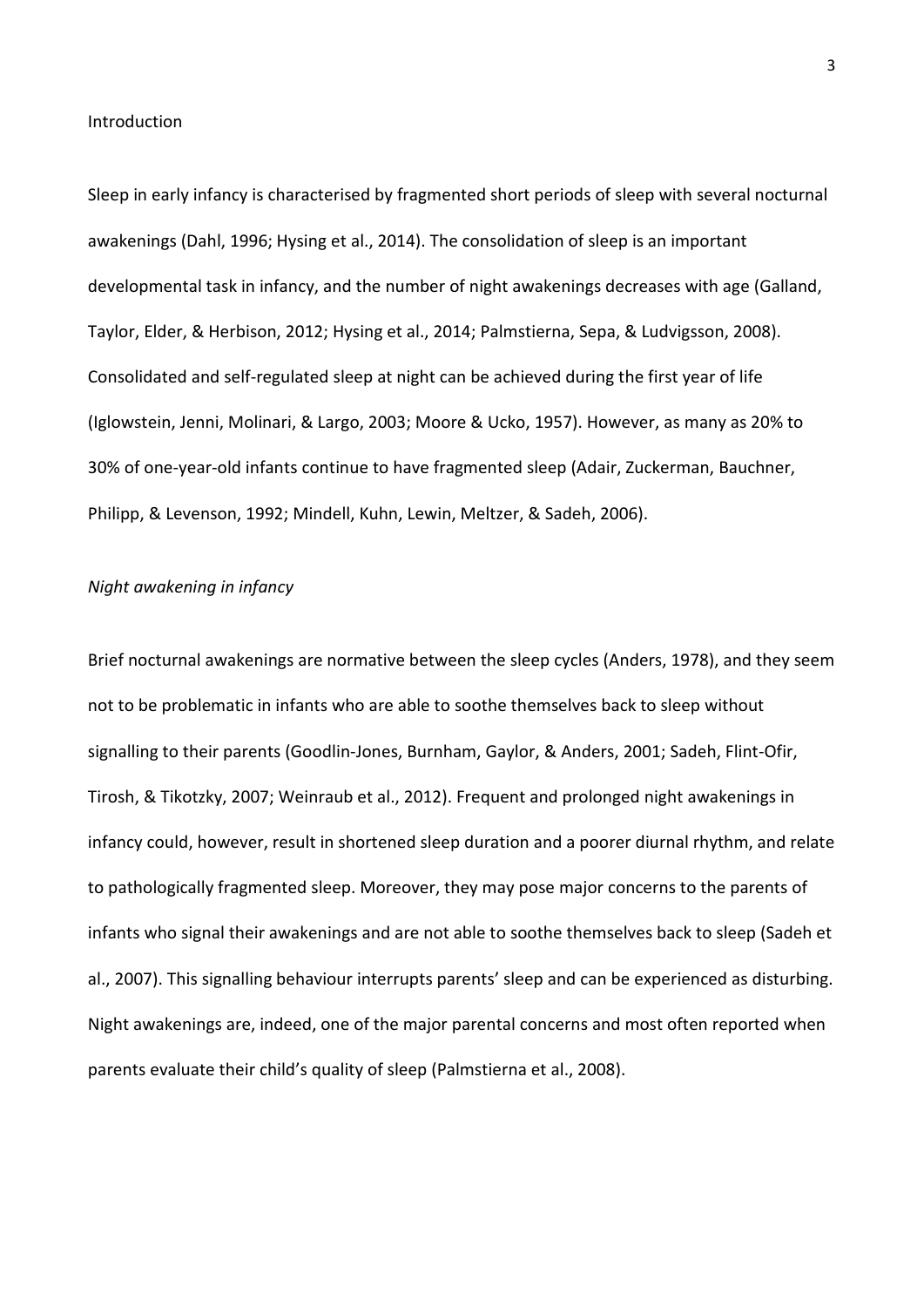The parental and child-related factors that are connected with night awakenings have been widely studied. The parental behaviours associated with frequent night awakening are, for example, breastfeeding, high level of parental involvement when falling asleep, and co-sleeping with the infant (Hysing et al., 2014; Sadeh, Mindell, Luedtke, & Wiegand, 2009; Touchette et al., 2005). In addition, a challenging temperament has been linked to frequent night awakening (Touchette et al., 2005). In the diagnostic criteria of paediatric sleep disorders (American Psychiatric Association, 2013), these conditioning factors are considered to potentially contribute to sleep difficulties although the causal direction between these factors and night awakening is not yet fully clear.

It has been proposed that signalled night awakening in infancy could be a precursor for later sleep difficulties (Goodlin-Jones et al., 2001). Indeed, it has been found that the children who had several night awakenings as infants were at risk of having more night awakenings at the age of 18 months (Hysing et al., 2014) and even at 4-6 years of age (Palmstierna et al., 2008; Tikotzky & Shaashua, 2012). Other studies have also supported the notion that sleep difficulties are rather stable over time (Gregory and O'Connor, 2002; Williams, Berthelsen, Walker, & Nicholson, 2015). Only a few cross-sectional studies have compared infants with frequent or prolonged night awakenings to infants without sleep fragmentation. Infants with fragmented sleep have been found to have more night awakenings, reduced sleep efficiency, and increased time spent awake during the night when measured by actigraphy (Sadeh, Lavie, Scher, Tirosh, & Epstein, 1991; Sadeh et al., 2007). Studies on sleep duration have produced mixed results. Acebo et al. (2005) found that infants with night awakenings compensate for their nocturnal sleep with increased napping during the day, whereas Touchette et al. (2005) found that infants with fragmented sleep appear to sleep less in total. In addition, Sadeh et al. (1991) found no differences in sleep duration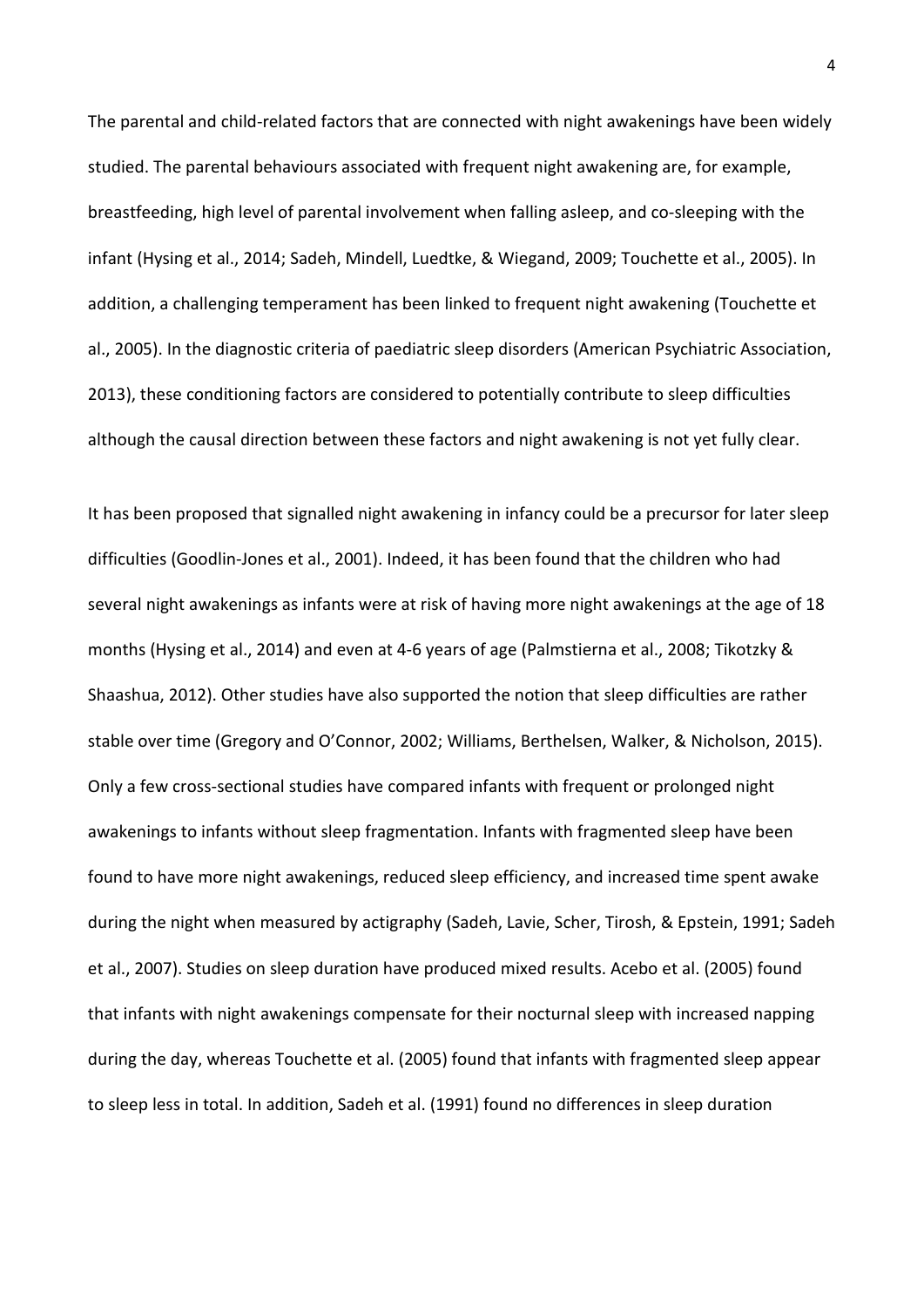between infants with and without sleep fragmentation. Thus, it is not clear whether sleep duration differs in infants with fragmented sleep and how stable these possible influences are.

#### *Night awakening and psychomotor development*

Although fragmented sleep is normative for young infants, as a persisting difficulty it could pose a risk to the development of the child and the well-being of the whole family. In general, sleeping difficulties have been related negatively to psychomotor development in cross-sectional and longitudinal studies. In the current paper, psychomotor development refers to a broad definition of development (cf., Cioni & Sgandurra, 2013) including cognitive, language, and motor functioning. Previous studies with school-aged children have associated poorer sleep quality, shorter sleep duration, and sleepiness with diminished school performance (Dewald, Meijer, Oort, Kerkhof, & Bögels, 2010). In addition, shorter sleep duration has been associated with lower cognitive functioning and emotional and behavioural problems (Astill, Van der Heijden, Van IJzendoorn, & Van Someren, 2012; Paavonen et al., 2010; Touchette et al., 2007). In pre-term infants and toddlers, more matured sleep has been associated with better cognitive functioning (Gertner et al., 2002; Holditch-Davis, Belyea, & Edwards, 2005; Schwichtenberg, Christ, Abel, & Poehlmann-Tynan, 2016) whereas snoring has been associated with lower cognitive functioning (Piteo, Lushington, Roberts, van den Heuvel et al., 2011; Piteo, Lushington, Roberts, Martin et al., 2011; Suratt et al., 2007). However, studies with healthy, typically sleeping infants have shown mixed results. Questionnaire-based studies focusing on sleep in infancy have not observed correlations between different aspects of sleep and overall cognitive functioning (Bernier, Beauchamp, Bouvette-Yurcot, Carlson, & Carrier, 2013; Bernier, Carlson, Bordeleau, & Carrier, 2010; Mindell & Lee, 2015; Spruyt et al., 2008). Interestingly, Scher et al. (2005), who studied sleep using actigraphy, found in their cross-sectional study that nocturnal awakening and higher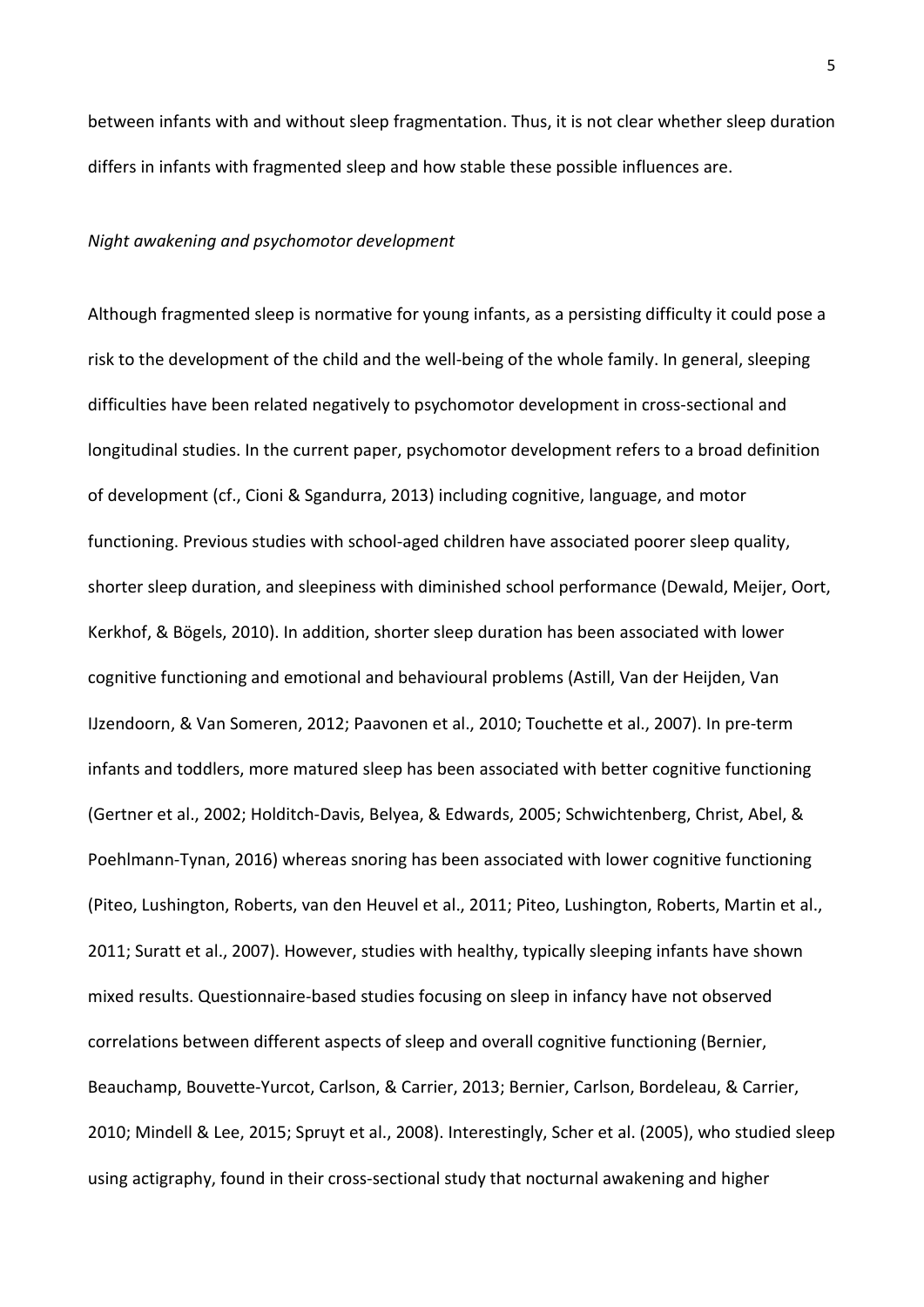proportion of motor activity during sleep were negatively correlated with cognitive functioning in healthy ten-month-old infants. In addition, they found that sleep efficiency, i.e., the proportion of total bed time that was spent asleep was associated with better cognitive functioning. However, few longitudinal studies of parent-reported sleep have provided support for the notion that more matured, night-centred sleep in infancy is associated with better cognitive (Dearing, McCartney, Marshall, & Warner, 2001) and language functioning later in childhood (Dearing et al., 2001; Dionne et al., 2011). The sparse longitudinal studies have not focused on night awakenings in early infancy, although it is one of the major parental concerns during infancy (Palmstierna et al., 2008) and, more importantly, infant sleep is thought to have an essential role in the rapid brain maturation that occurs during the first years of life (Dahl, 1996).

## *The current study*

As a part of the CHILD-SLEEP longitudinal birth cohort (Paavonen et al., 2017), the aim of the present study was to investigate infant night awakening and its connection with psychomotor development at eight and 24 months of age in infants with and without fragmented sleep. Two groups of infants were formed according to the number of night awakenings reported by the parent when the infants were eight months of age. In the waking group, the infants had three or more night awakenings that were signalled to the parents, whereas in the non-waking group the infants had no more than one night awakening requiring parental intervention. We chose to form the groups at the age of eight months because, at this age, sleep transitions towards more nightcentred sleep, and nurturing behaviour during the night no longer plays a major role in sleep behaviour.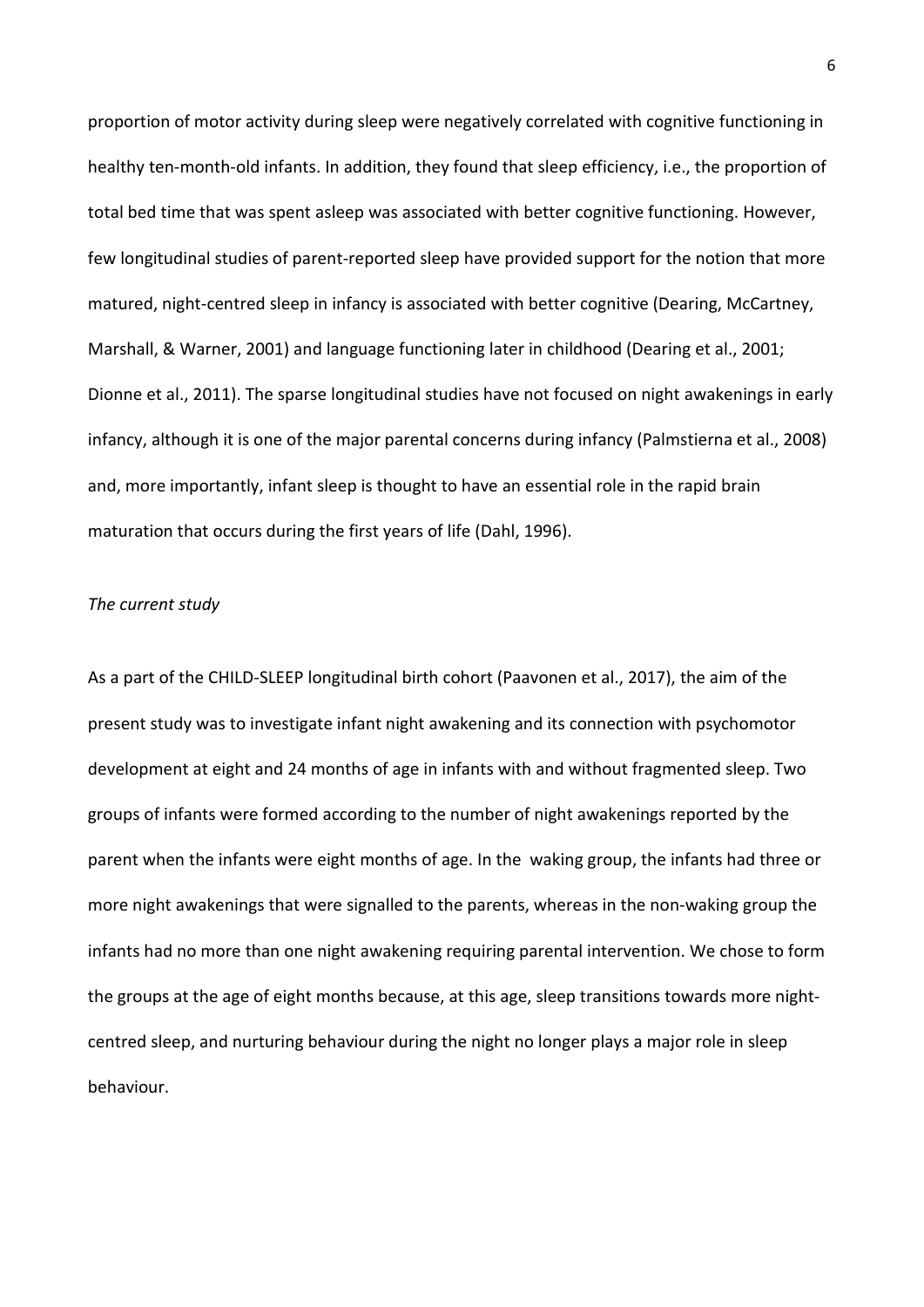We had three specific aims; the first aim was to replicate the previous findings regarding the persistence of night awakenings in infancy at eight, 18 and 24 months of age. Secondly, we wanted to clarify the associations between infant night awakening and other parent-reported sleep quality (time spent awake during the night, sleep onset latency and proportion of night-centred sleep) and duration parameters (duration of total, night-time, and daytime sleep). The third aim was to study the differences between infants with and without fragmented sleep in psychomotor development which was measured with Bayley Scales of Infant and Toddler Development (3rd edition, Bayley 2009) at eight and 24 months of age. We used a longitudinal design, a comprehensive measure of psychomotor development, and several parent-reported sleep parameters, all aimed at shedding more light on the contradictory findings concerning early-onset fragmented sleep and its connections with psychomotor development. Based on previous studies (Gregory & O'Connor, 2002; Hysing et al., 2014) concerning our first aim we hypothesised that night awakening would be a persistent problem, continuing to distinguish the two groups of infants at 18 and 24 months of age. Our hypothesis regarding the second aim was that, paralleling findings from previous studies (Hysing et al., 2016; Palmstierna et al., 2006; Acebo et al., 2005; Sadeh et al., 1991; Touchette et al., 2005), infants with fragmented sleep would differ from infants without fragmented sleep in both sleep quality and duration parameters at eight, 18, and 24 months of age. As for the third aim concerning psychomotor development, we hypothesised that there would not yet be differences in psychomotor development at the age of eight months but persistent night awakenings would become related to cognitive development longitudinally, evidenced as lower psychomotor development at the age of 24 months compared with infants without a history of fragmented sleep.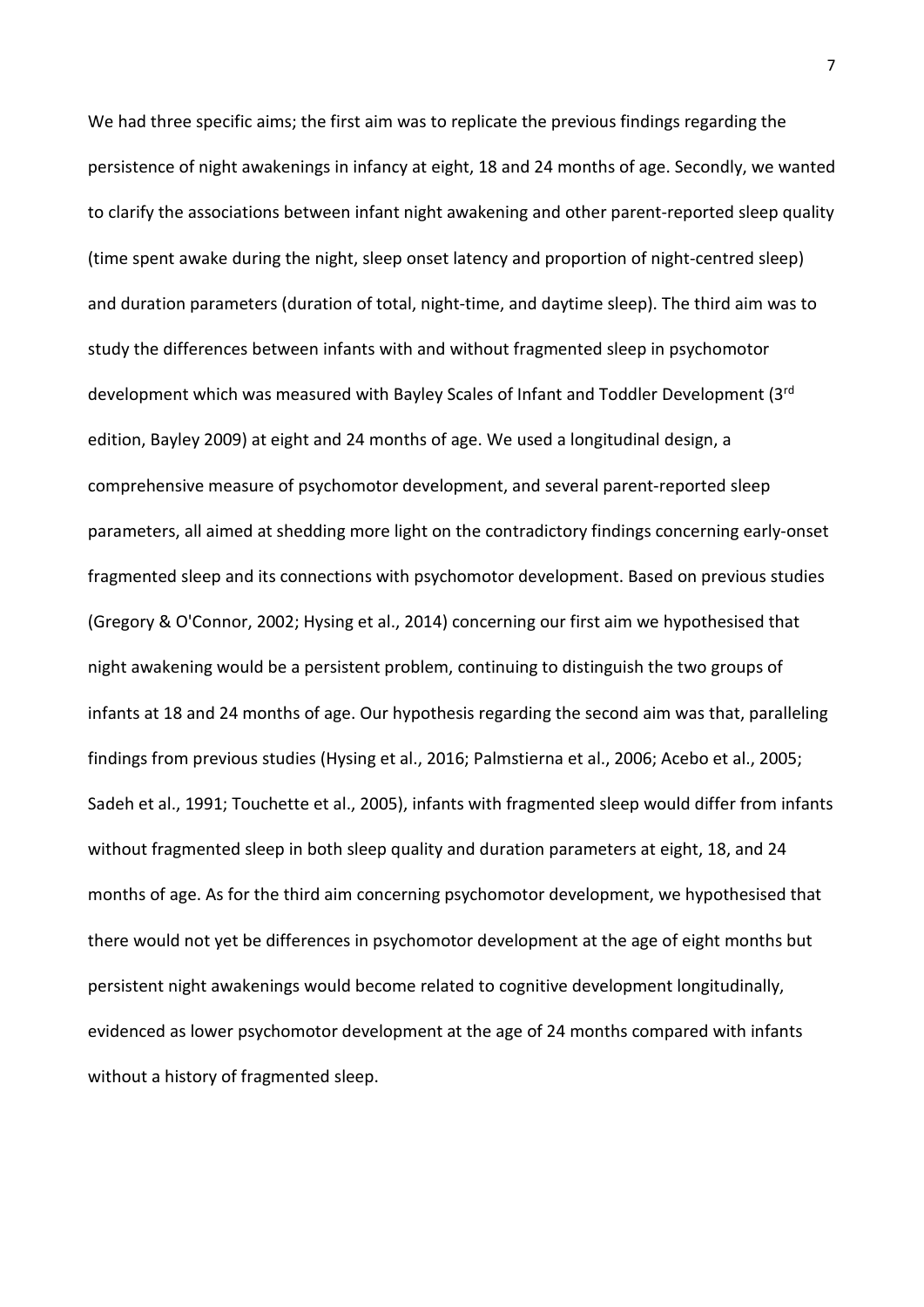#### *Participants*

This study is a part of the CHILD-SLEEP longitudinal birth cohort in which various aspects of sleep in families with newborn children are being investigated (Paavonen et al., 2017). The study protocol of Sleep for Cognitive, Social and Emotional Development (CHILD-SLEEP) was reviewed by Pirkanmaa Hospital District Ethical Committee (ETL-code: #R11032) and Tampere University Hospital Paediatric Unit granted the approval for the study. The present study comprises of 151 Finnish, Caucasian infants (73 girls and 78 boys), who were 7.5–11.5 months of age at the first assessment (mean age = 247 days,  $SD = 13.6$  days) and 22.5–27.5 months of age at the second assessment (*n* = 128, mean age = 737 days, SD = 20.6 days). An additional three participants were examined but excluded from further analyses due to prematurity (*n* = 1), a developmental disorder apparent at birth (*n* = 1), and native language other than Finnish (*n* = 1). The descriptive statistics of the sample are shown in Table 1.

The sample of this study was recruited from the prevention sub-study of the main cohort, which will be described in detail elsewhere. The sub-study was aimed at preventing sleep problems in infancy, and the sample was based on the randomisation of 50 healthcare centres in Tampere, Finland, into prevention and control healthcare centres (cluster sampling). Altogether, there were 207 infants in the prevention group and 199 infants in the control group. Families in the prevention group received preventive psychoeducation regarding infant sleep development and strategies to support the quality of sleep during the normal well-child visits to the healthcare centre. The psychoeducation was delivered mainly through information brochures. The control group received standard information during the well-child visits.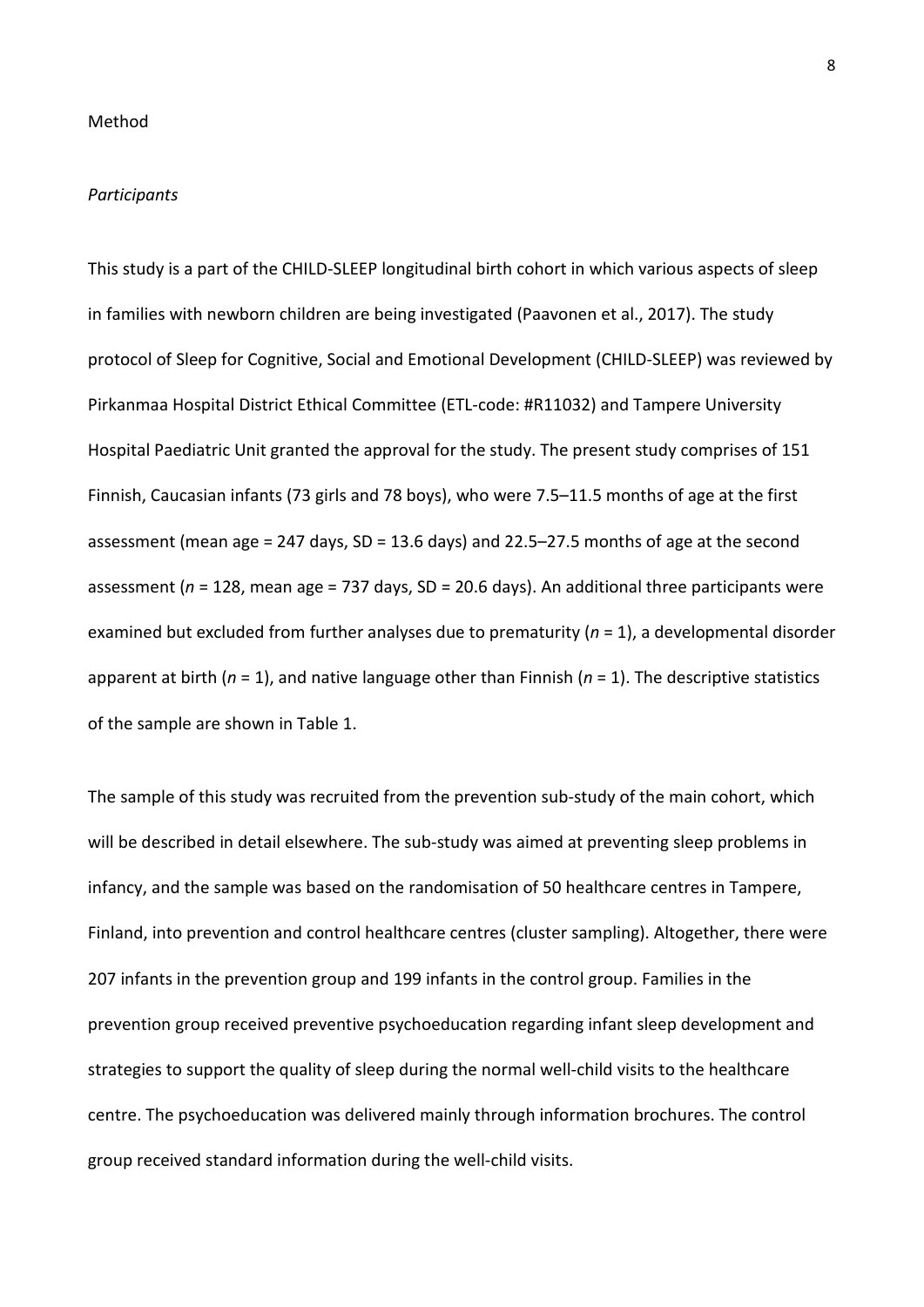The infants were recruited to the current study at the age of eight months. A research assistant contacted the families participating in the prevention sub-study (both prevention and control groups) through phone interview and asked the parents how many times their infant typically woke up during the night between 24.00–06.00. If their child woke up three or more times during the night, they were asked to participate in this study. In addition, a control group of infants who slept through the night or woke up no more than once during the night were also asked to participate. In order to form two groups that were clearly distinguishable from each other in the tendency to wake up at night, infants who were waking up twice a night were not recruited to the study. Consequently, at eight months of age, there were 81 infants in the waking group and 70 infants in the non-waking group who agreed to participate in the psychomotor assessment. From these infants, 70 infants from the waking group and 58 infants from the non-waking group returned for the assessment at 24 months. There were no differences between infants who were retained and those who dropped out of the study after the eight-month assessment in Bayley-III subscales (all *p* > .05) whereas the analyses of sleep quality and duration parameters showed that the infants who dropped out slept longer during the day [*t* (136)= -2.318, *p* = .022], spent less time awake during the night [*t* (70.138)= 3.423, *p* = .001], and fell asleep quicker [*t* (46.32)= 3.33, *p* = .002] than the infants who continued in the study.

There were no differences between the waking group and the non-waking group in child- or mother-related features (child age, gender, number of children in the family, or in maternal education); all *p's* > .05. However, the two groups differed on co-sleeping, *X*2 (1, n = 124) = 20.16, *p*  $<$  .001, breastfeeding,  $X^2$  (1, n = 138) = 12.25,  $p = 0.002$ , the infant's ability to fall asleep alone,  $X^2$  (1, n = 138) = 17.66,  $p < .001$ . Healthcare centre status was marginally significant,  $X^2(1, n = 151)$  = 3.64, *p* = .056 (Table 1). For the analyses, these variables were categorized to aid the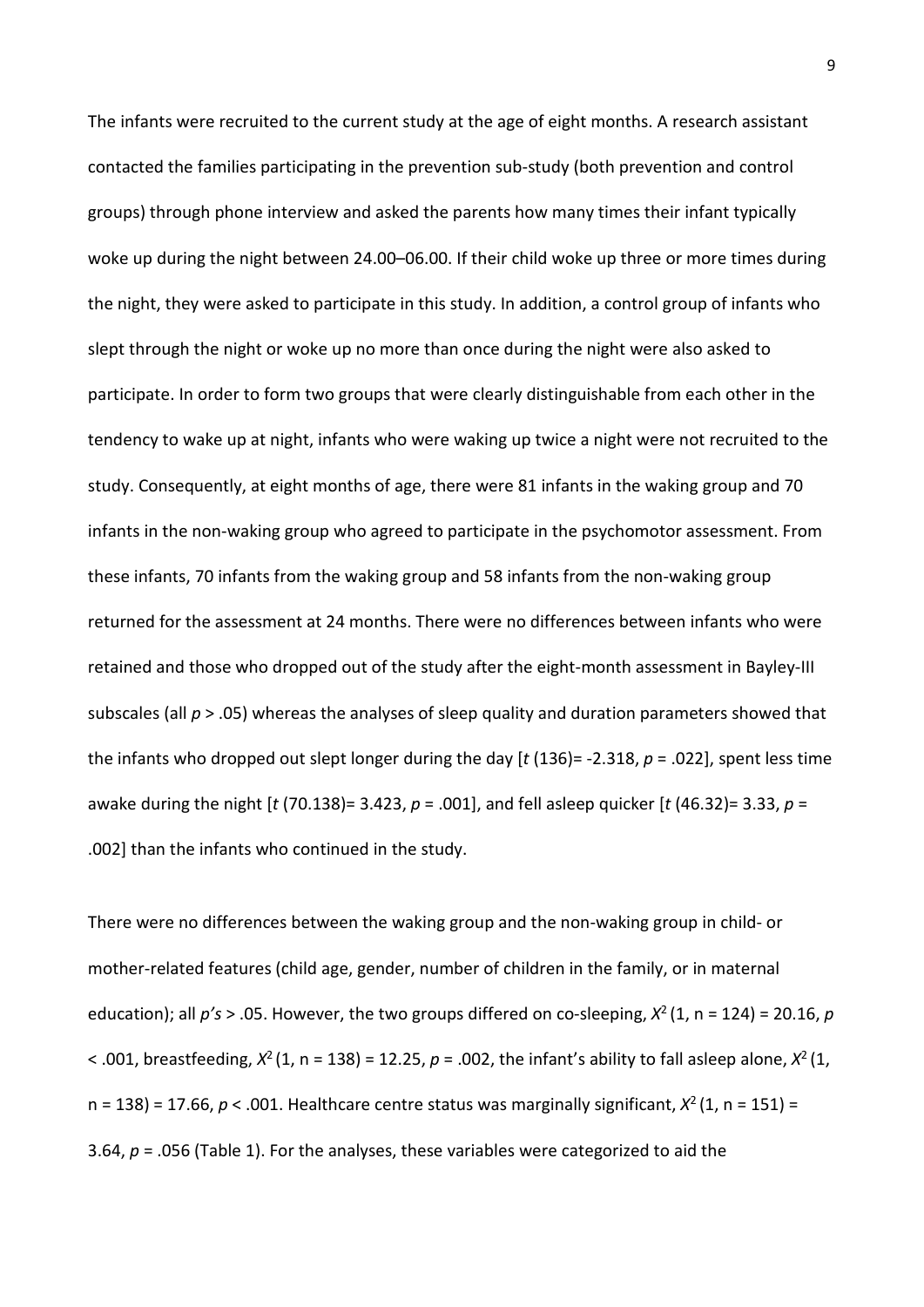interpretation of the results. Co-sleeping was divided into two categories of less than twice in a month and at least weekly co-sleeping with parents. The ability to fall asleep alone was also divided into two categories of the infant being able to fall asleep alone only once in a week or at least once a day. Breastfeeding had three categories with infants being only breastfed, both breastfed and formula fed, and only formula fed. All these variables were gathered at eight months of age. Over half of the infants in the waking group co-slept weekly with their parents (56.5%), whereas in the non-waking group only 7.3% of the infants co-slept on a weekly basis. 69.7% of the infants in the waking group were able to fall asleep alone only once in a week, whereas in the non-waking group 66.1% of the infants were able to fall asleep alone at least once a day. 58.4% of the infants in the waking group were breastfed and 20.8% were formula fed, whereas in the non-waking group 32.8% were breastfed and 47.5% were formula fed. In the waking group, 55.6% of the infants came from prevention healthcare centres, whereas in the nonwaking group 40.0% of infants came from prevention healthcare centres.

### *Study design*

This study comprised of two clinical assessments for both groups of children at the age of eight and 24 months. At the beginning of the eight-month visit, the parents filled out the consent form. After that, the Bayley Scales of Infant and Toddler Development (3rd edition, Bayley 2009) were conducted, and a standard medical examination was performed by a paediatrician (not reported here). In addition, at the end of the first visit, the paediatrician interviewed the parent on sleepand health-related questions and, if necessary, provided basic sleep psychoeducation, including advice for the sleeping habits of the infant. The entire study protocol included an additional laboratory visit consisting of computer tasks and physiological measurements (not reported here).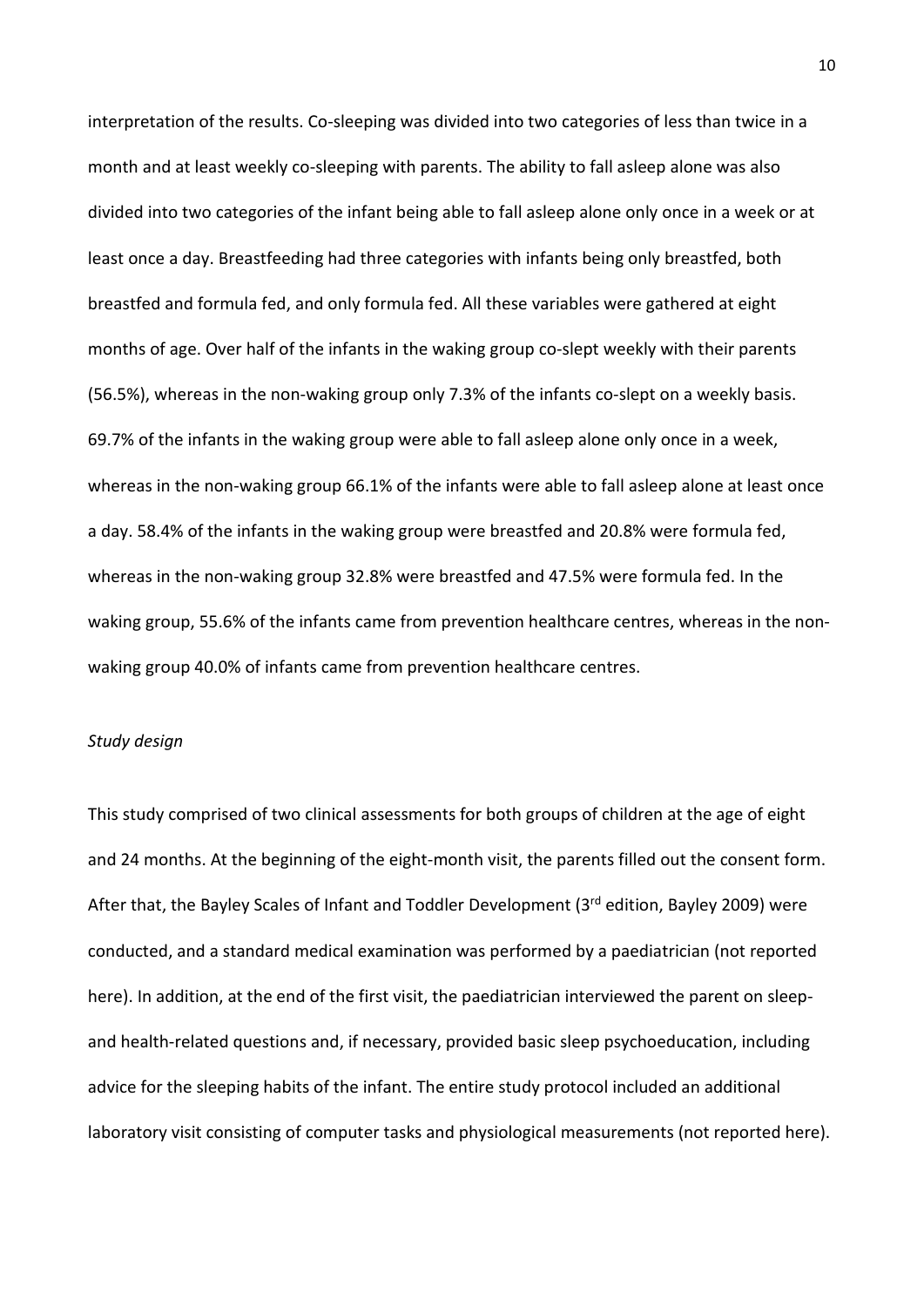In addition to the in-person visits, questionnaires that concerned the whole CHILD-SLEEP cohort were sent to the parents at eight, 18 and 24 months of age.

#### *Measures*

#### Sleep quality and duration parameters

The present study utilised the questionnaires for the main cohort that were sent to the parents when the child was eight, 18, and 24 months of age. The questionnaire at eight months was a paper-and-pencil questionnaire, sent through postal mail, whereas the questionnaires at 18 and 24 months of age were web-based, and sent to the parents via email. Sleep quality and duration were measured using the Brief Infant Sleep Questionnaire (BISQ; Sadeh, 2004). Sleep quality included the duration of wakefulness during the night (between 22.00-06.00), the latency to fall asleep, and the proportion of night-centred sleep, thus describing the stage of maturity of sleep. Sleep duration referred simply to the amount of sleep and included duration of nocturnal (between 19.00- 07.00) and daytime sleep (between 07.00-19.00) in hours and in minutes and total sleep duration as a sum of night-time and daytime sleep. The test-retest reliabilities for the BISQ questionnaire variables are *r* = .82 for night-time sleep duration, *r* = .89 for daytime sleep duration, *r* = .88 for number of night awakenings, *r* = .95 for the time spent awake during the night, and *r* = . 94 for sleep onset latency (Sadeh, 2004).

To validate the inclusion criteria, the number of night awakenings were also gathered from the questionnaire, in addition to the phone interview. We analysed the questionnaire data concerning the number of night awakenings at eight months of age. In line with the phone interview, the questionnaire data showed that the waking group had more night awakenings compared to the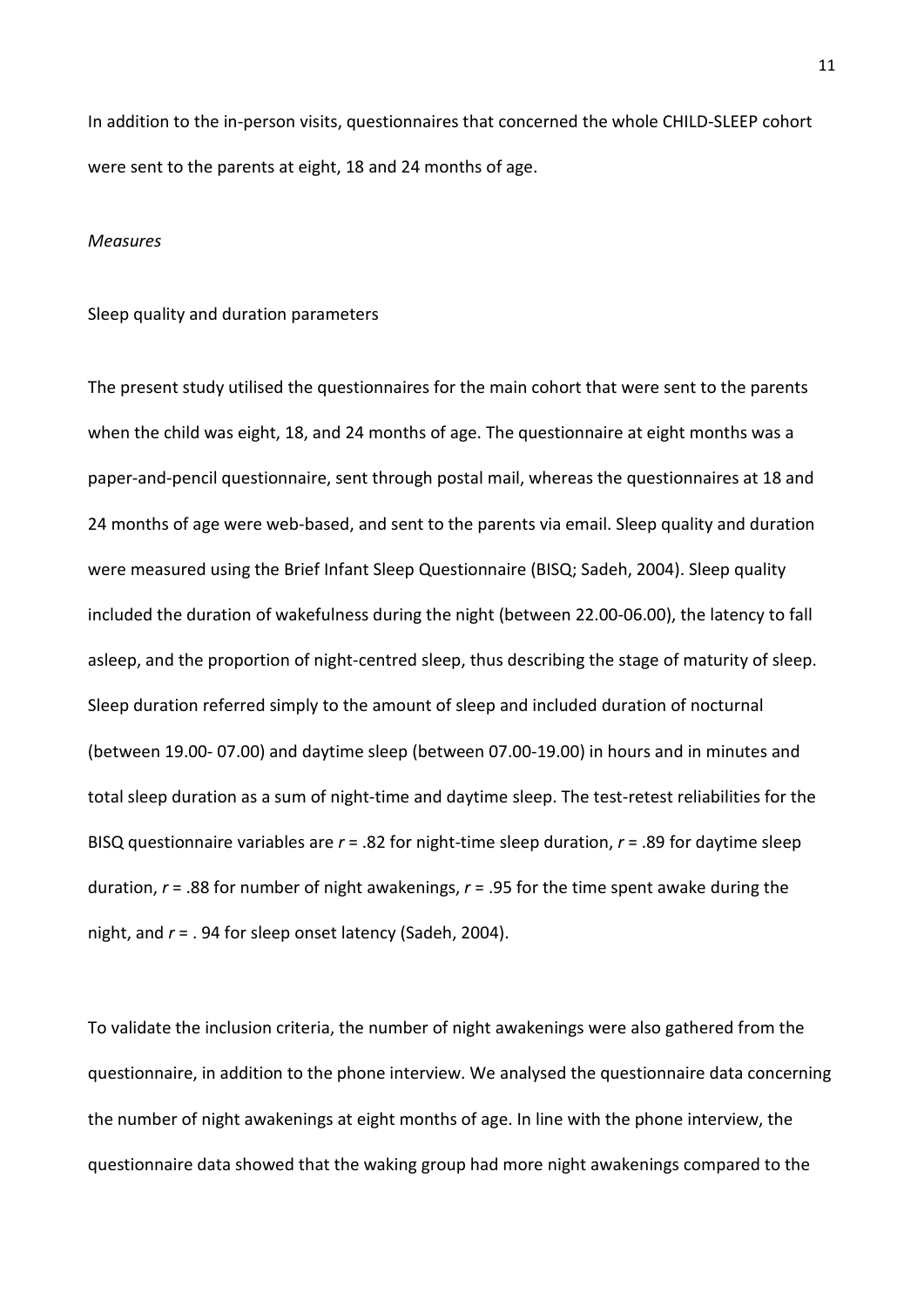non-waking group, *t* (127) = 10.77, *p* < .001. However, the phone interview and the questionnaire were not conducted at the same time and the definition of the night-time was not identical, and therefore the number of night awakenings in both groups were not entirely constant as can be seen from Table 2. The phone interview data were considered to be more informative due to the tight definition of night-time (24.00–06.00), representing the severity of night awakening difficulties in that particular time more precisely than the data gathered with the questionnaire.

#### Psychomotor development

Psychomotor development was measured using the Bayley Scales of Infant and Toddler Development (3<sup>rd</sup> edition, Bayley 2009), which is a widely used and robust measure of infant development. It consists of five different subscales measuring cognitive, receptive and expressive language, and fine and gross motor functioning. All the subscales were conducted by a trained examiner who was unaware of the child's group status. During the assessment, the child sat on the parent's lap except for the gross motor scale, which was conducted on the floor. Raw scores of the five different subscales were transformed into standardised scores with the original norms (*M* = 10 ± 3). From these standardised scores, three combined indexes (*M* = 100 ± 15) of cognitive, language (receptive and expressive language) and motor (fine and gross motor) development were drawn. Analyses were conducted separately for the five different subscales. Analyses were also conducted with the three combined indexes which showed similar findings. Due to the sake of brevity, and to reduce the number of statistical tests, only the results of the subscales are presented.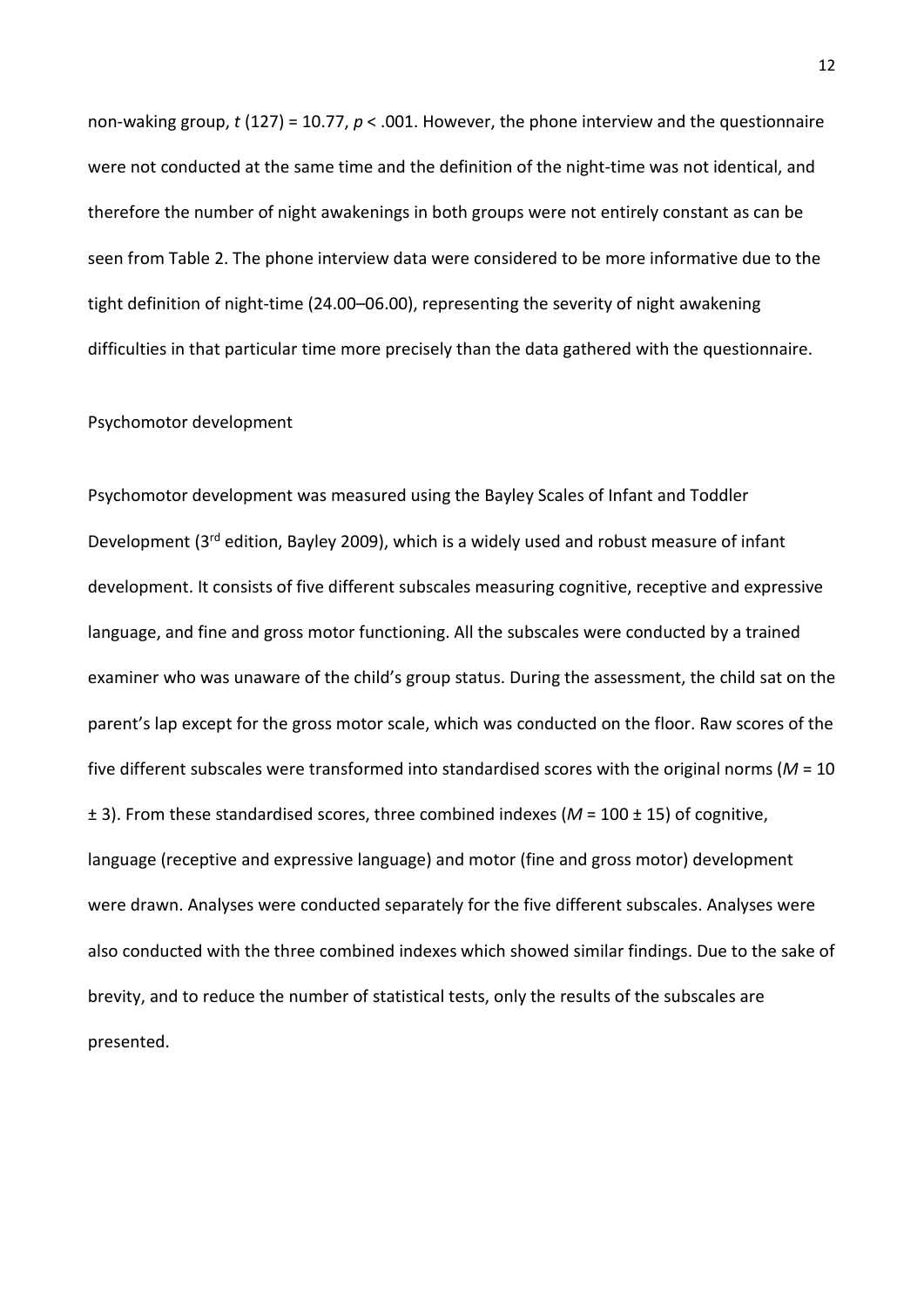#### *Statistical analysis*

Statistical analyses were carried out using version 23 of the SPSS statistical software package. All the outcome variables were continuous and their distributions were screened using box-plots and scatterplots and, after visual inspection of the distributions, no extreme outliers were observed. Outcome variables with naturally skewed distributions (number of night awakenings and the time spent awake during the night) were corrected with log transformation. After the transformation, the distributions of the number of night awakenings and the time spent awake during the night exhibited only minor skewness. The data were analysed using Linear Mixed Models (LMM). This method was chosen in order to compare longitudinally the average change within the two groups and it allowed us to utilise also incomplete data. LMM is fairly robust to small deviations of normality (Lo & Andrews, 2015) and therefore, we decided to analyse the log transformed number of night awakenings and the time spent awake during the night also with LMM.

To analyse the group differences and the effect of time (i.e., assessment time points at 8, 18, and 24 months of age) on the outcome measures (night awakening, sleep quality and duration parameters, and psychomotor development), we conducted linear mixed models for each of the dependent variables. Both within-subjects (time) and between-subjects effects (group status) and their interaction were analysed. In the analysis of different sleep quality and duration parameters, a random intercept was included in the analyses whereas the models concerning psychomotor development did not include a random intercept due to better model fit without a random intercept. In the case of statistically significant main effects, the differences between subgroups were further analysed using Bonferroni-corrected post hoc tests. Effect sizes for the pairwise comparisons are indicated by Cohen's *d*. First, we ran a model that included the within factor of time, between factor of group, interaction of time x group, and the different covariates. Initially,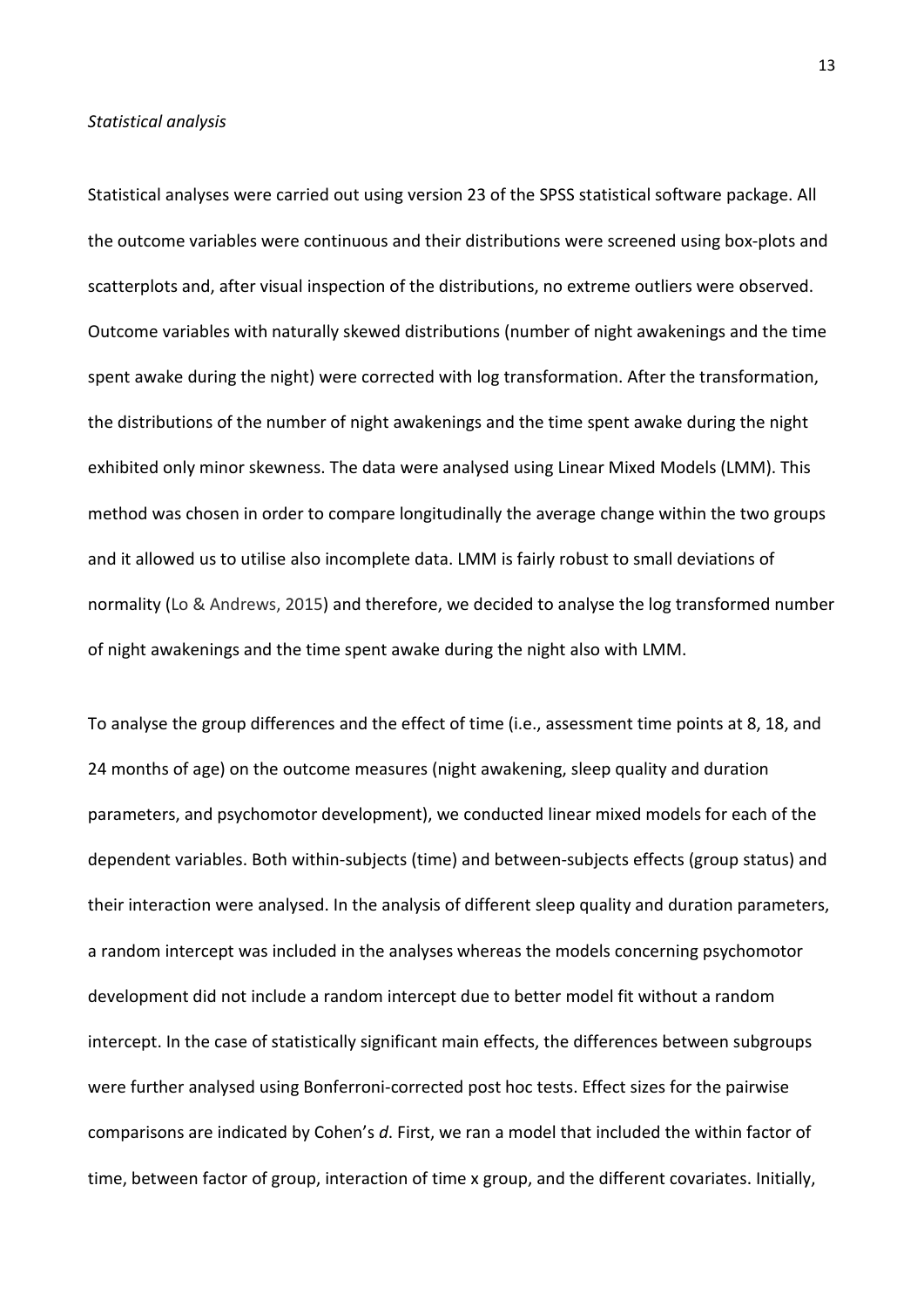the questionnaire data variables that differentiated between the two groups and factors that are known to be associated with night awakenings were tested as potential covariates in our analyses (co-sleeping, breastfeeding, the ability to fall asleep alone, and healthcare centre status). In case of a statistically significant main effect, the covariate was included in the final model. The alpha level was set to  $p = .05$ .

#### Results

Descriptive statistics of the sleep quality and duration parameters are presented in Table 2. Means, standard deviations, and range of the different Bayley-III subscales at eight and 24 months of age are presented in Table 3 separately for both groups. Table 4 summarises the statistics of the final models for the different sleep quality and duration parameters and Bayley-III subscales.

#### *The persistence of night awakening*

The LMM of the number of night awakenings revealed main effects of time, (*F* [1, 206.48] = 12.07, *p* = .001, *d* = .35) and group, (*F* [1, 203.53] = 21.24, *p* < .001, *d* = .63). In general, the number of night awakenings decreased from 18 months (*M* = 1.2, *SD* = 1.1) to 24 months of age (*M* = .9, *SD* = .9). In addition, the waking group (*M* = 1.3, *SD* = 1.0) had more night awakenings than the nonwaking group (*M* = .7, *SD* = .9). The covariates co-sleeping, breastfeeding and the ability to fall asleep did not have a significant effect on the night awakening at 18 or 24 months of age (all *p*'s > .67). Pairwise comparisons verified that the waking group and the non-waking group differentiated in the number of night awakenings at 18 months (*t* [114] = 2.99, *p* = .003, *d* = .55) and 24 months of age (*t* [90] = 3.08, *p* = .003, *d* = .64). Figure 1 illustrates the group differences in the night awakenings across time.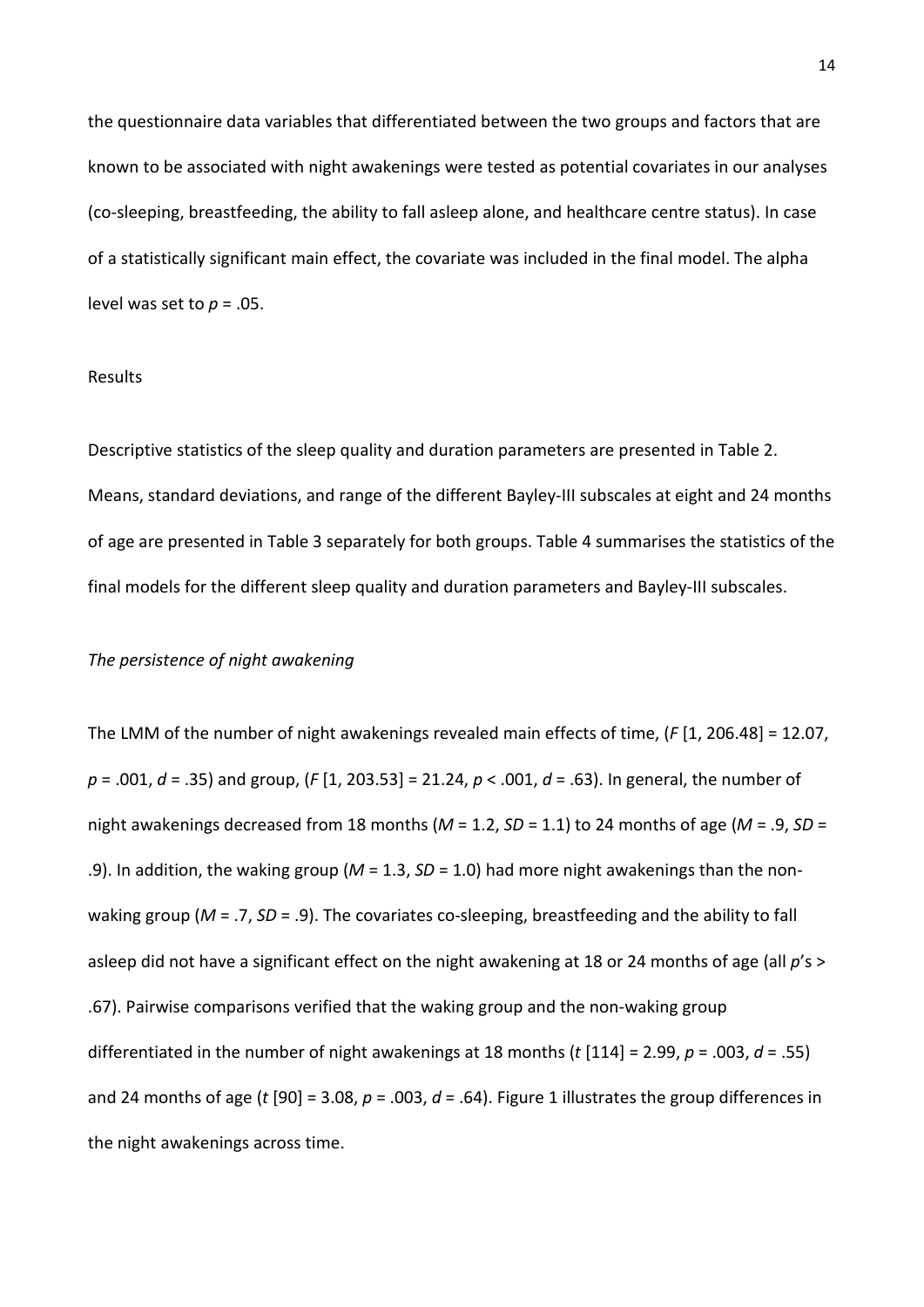In the LMM of the time spent awake during the night, significant main effects of time (*F* [2, 134.23] = 34.63, *p* < .001) and group (*F* [1, 134.20] = 24.75, *p* < .001) were observed. The infants spent more time awake during the night at eight months (*M* = 24 min, *SD* = 24 min) as compared to 18 months (*M* = 9 min, *SD* = 16 min), *p* < .001, *d* = .57, and 24 months of age (*M* = 8 min, *SD* = 11 min),  $p < .001$ ,  $d = .66$ , whereas the time spent awake at 18 months and 24 months did not differ,  $p =$ 1.00, *d* = .06. The infants in the waking group spent more time awake during night time (*M* = 17 min, *SD* = 22 min) than the non-waking group (*M* = 10 min, *SD* = 17min), *p* = .001, *d* = .35.

The analysis of sleep onset latency at bedtime showed only a covariate main effect of the ability to fall asleep alone (*F* [1, 138.61] = 8.77, *p* = .004, *d* = .39). Overall, sleep onset latency was longer for infants who were able to fall asleep alone only once in a week (*M* = 23 min, *SD* = 17 min) compared to infants who were able to fall asleep alone at least once in a day (*M* = 17 min, *SD* = 13 min).

The proportion of night centred-sleep showed a main effect of time (*F* [2, 132.03] = 136.18, *p* < .001). The proportion increased with age, as the eight-month-olds (*M* = 75%, *SD* = 6.1%) differed from the 18-month-olds ([*M* = 83%, *SD* = 4.9%], *p* <.001, *d* = 1.35) and 24-month-olds ([*M* = 84%, *SD* = 5.1%], *p* <.001, *d* = 1.25). No differences between the 18-month-old and 24-month-old infants were found (*p* = .154, *d* = .17).

#### *Night awakening and its connection to parent-reported sleep duration parameters*

In the LMM of total sleep duration, the main effects of time  $(F[2, 153.25] = 92.10, p < .001)$  and group (*F* [1, 135.72] = 6.05,  $p = .015$ ,  $d = .28$ ) were significant. The duration of total sleep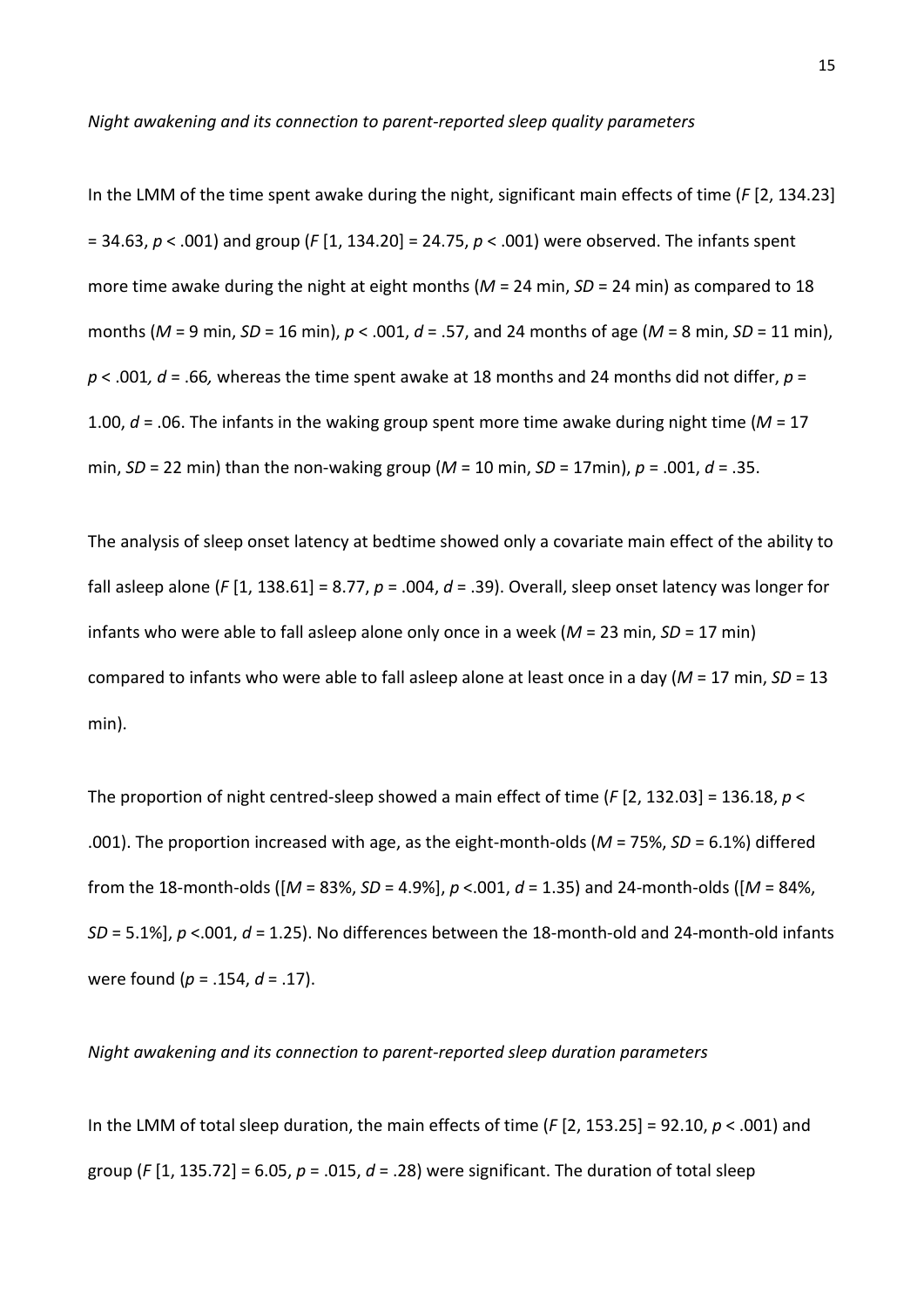decreased with age from eight months (*M* = 790 min, *SD* = 68.4 min) to 18 months ([*M* = 736 min, *SD* = 58.4 min], *p* < .001, *d* = .75) and to 24 months ([*M* = 708 min, *SD* = 50.8 min], *p* < .001, *d* = 1.25), as well as from 18 months to 24 months of age, *p* < .001, *d* = .51. Overall, the waking group (*M* = 735 min, *SD* = 71.6 min) slept less in total than the non-waking group (*M* = 754 min, *SD* = 66.1 min).

Analysis of the duration of night-time sleep showed a main effect of time (*F* [2, 177.81] = 6.91, *p* = .001). The duration of night-time sleep increased in infants from eight months (*M* = 594 min, *SD* = 57.8 min) to 18 months ([*M* = 611 min, *SD* =48.5 min], *p* = .002, *d* = .27), and decreased from 18 to 24 months ([*M* = 596 min, *SD* = 43.1 min], *p* = .026, *d* = .31), whereas the duration of night-time sleep at eight months and 24 months of age did not differ;  $p = 1.00$ ,  $d = .03$ .

Analysis of the amount of daytime sleep also showed a significant main effect of time (*F* [2, 142.97] = 137.67, *p* < .001). The amount of daytime sleep diminished from eight months (*M* = 196 min, *SD* = 58.1 min) to 18 months ([*M* = 124 min, *SD* = 41.8 min], *p* < .001, *d* = 1.32) and again to 24 months of age ([*M* = 112 min, *SD* = 41.8 min], *p* < .001, *d* = 1.32). In addition, the decrease from 18 months to 24 months of age was significant, *p* = .026, *d* = .25.

#### *Night awakening and its association with psychomotor development*

The descriptive statistics of the Bayley-III subscales are summarised in Table 3 separately for both groups. The statistical information of the final models are presented in Table 4. The LMM of the cognitive subscale showed a main effect of time (*F* [1, 238.74] = 17.06, *p* < .001, *d* = .35). Infants received better age-corrected scores on cognitive functioning at eight months (*M* = 12.2, *SD* = 1.8) than at 24 months (*M* = 11.2, *SD* = 2.3).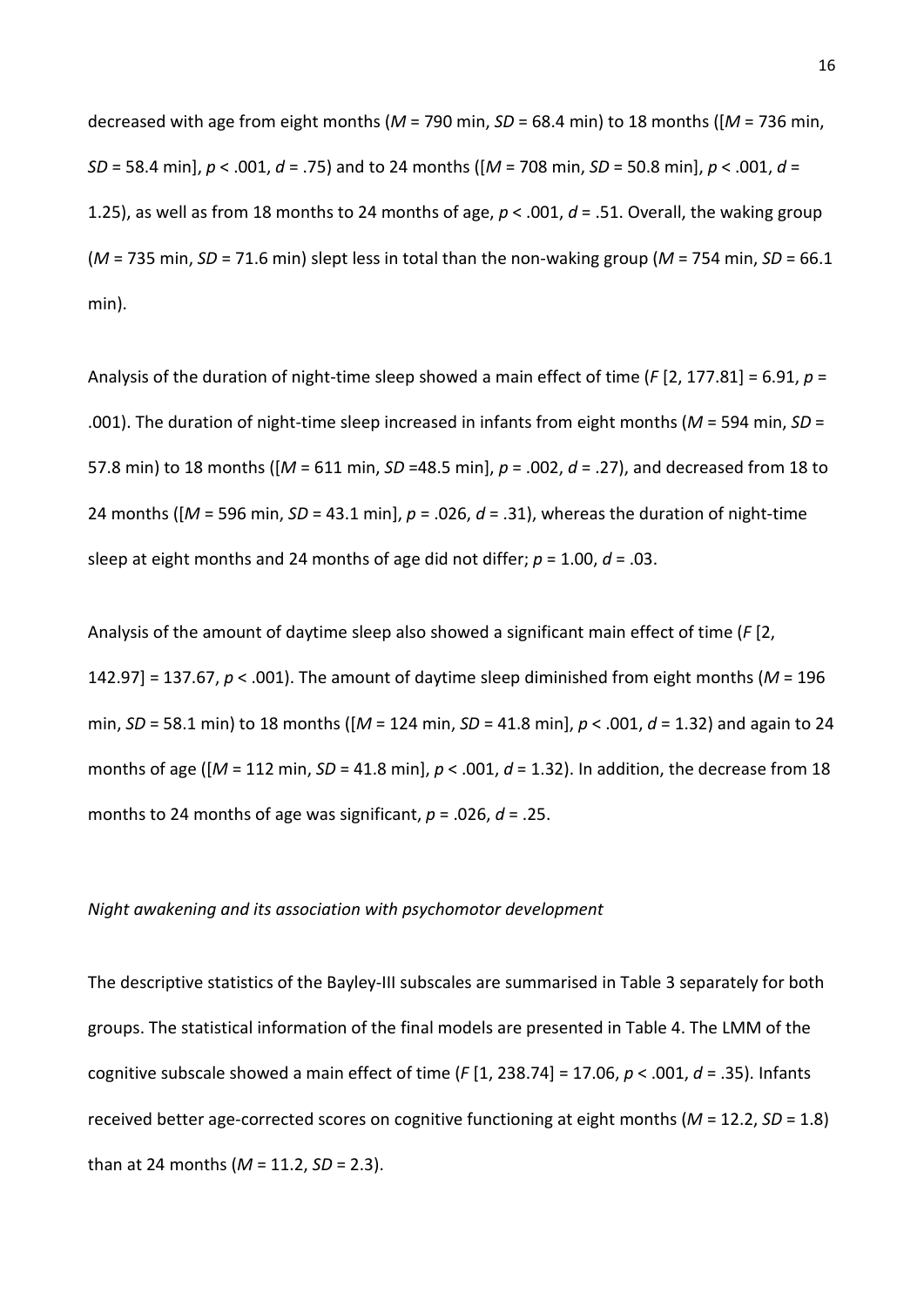Regarding the receptive language subscale, a significant main effect of time (*F* [1, 278] = 313.774, *p* < .001, *d* = 1.48) was observed. The infants received better age-corrected scores at 24 months of age (*M* = 12.1, *SD* = 2.5) than at eight months (*M* = 7.8, *SD* = 1.5). For expressive language, no significant main effects or interactions were observed (all *p*'s > .44).

In the analysis of the fine motor subscale, no significant main effects or interactions were found (all *p*'s > .06). The LMM of the gross motor subscale showed a main effect of time (*F* [1, 268.56] = 9.79,  $p = .002$ ,  $d = .30$ ), with the infants receiving better age-corrected at 24 months of age ( $M =$ 9.4, *SD* = 2.0) than at eight months of age (*M* = 8.5, *SD* = 2.6). Most importantly, the absence of group main effects in the psychomotor development data indicated that there were no significant differences between the waking group and the non-waking group in any of the subscales (all *p*'s > .20).

#### Discussion

The aim of the present longitudinal study was to investigate the persistence of night awakening in infancy and its connection to other sleep quality and duration parameters, and to psychomotor development. To this aim, the waking group and the non-waking group were formed on the basis of parent-reported number of night awakenings when the infants were eight months of age. We measured the quality and duration of sleep at the age of eight, 18, and 24 months using parental questionnaires. The assessment of psychomotor development was conducted at eight and 24 months of age. It was hypothesised that the two groups of infants would show a persistent difference in the number of night awakenings at each time point and that they would also differ in other parent-reported aspects of sleep. In addition, we expected that the waking group would not differ from the non-waking group on psychomotor development at the age of eight months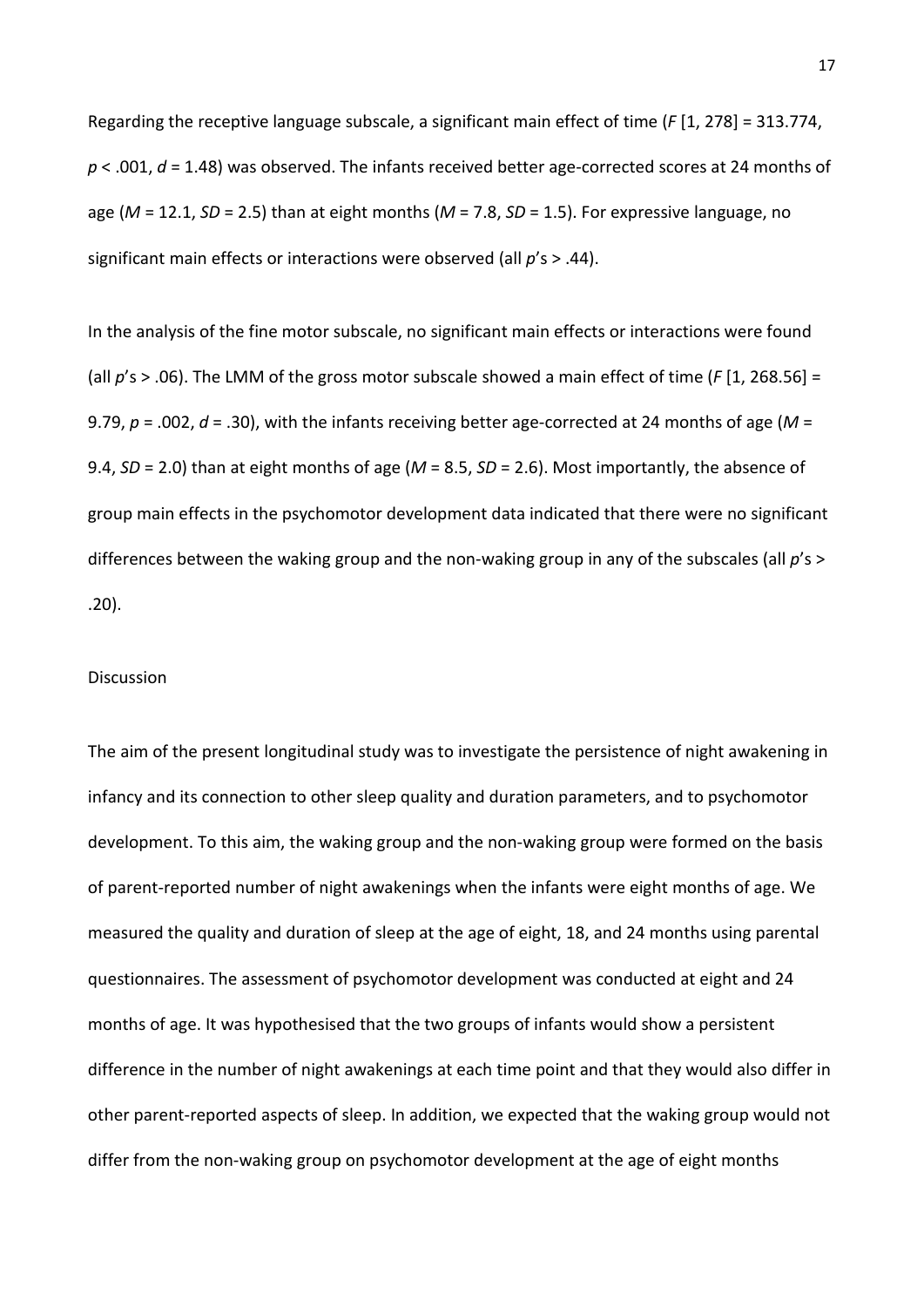whereas they were expected to differ at the age of 24 months, indicating a less optimal developmental trajectory due to early-onset fragmented sleep.

Our results supported the hypothesis that night awakening is persistent in many infants: the waking group had more night awakenings than the non-waking group even at the ages of 18 and 24 months. This finding is in line with previous studies indicating that children with several night awakenings are at risk of continued sleep fragmentation also during childhood (Gregory & O'Connor, 2002; Hysing et al., 2014). However, the number of night awakenings diminished with age also in the waking group, even though the differences between the groups remained significant.

The hypothesis regarding differences in other sleep quality and duration parameters between the two groups was also supported. Although both groups evidenced the normative decrease in daytime and total sleep (Anders & Keener, 1985; Sadeh et al., 2009) from eight to 24 months of age, an important finding was that the waking group slept less in total. They also spent more time awake during the night than the non-waking group. Previous studies have reported mixed results regarding differences in total sleep time between infants with and without sleep fragmentation, some yielding support for the compensation of nocturnal sleep loss by napping longer during daytime (Acebo et al., 2005) and others suggesting that the groups do not differ in total sleep time (Sadeh et al., 1991). Our results are in line with Touchette et al. (2005), who stated that infants with several night awakenings sleep less in total and that they do not compensate for their lack of sleep during the day.

Our hypotheses concerning psychomotor development were only partially supported. In line with our hypothesis, the waking group and the non-waking group did not differ on cognitive, receptive

18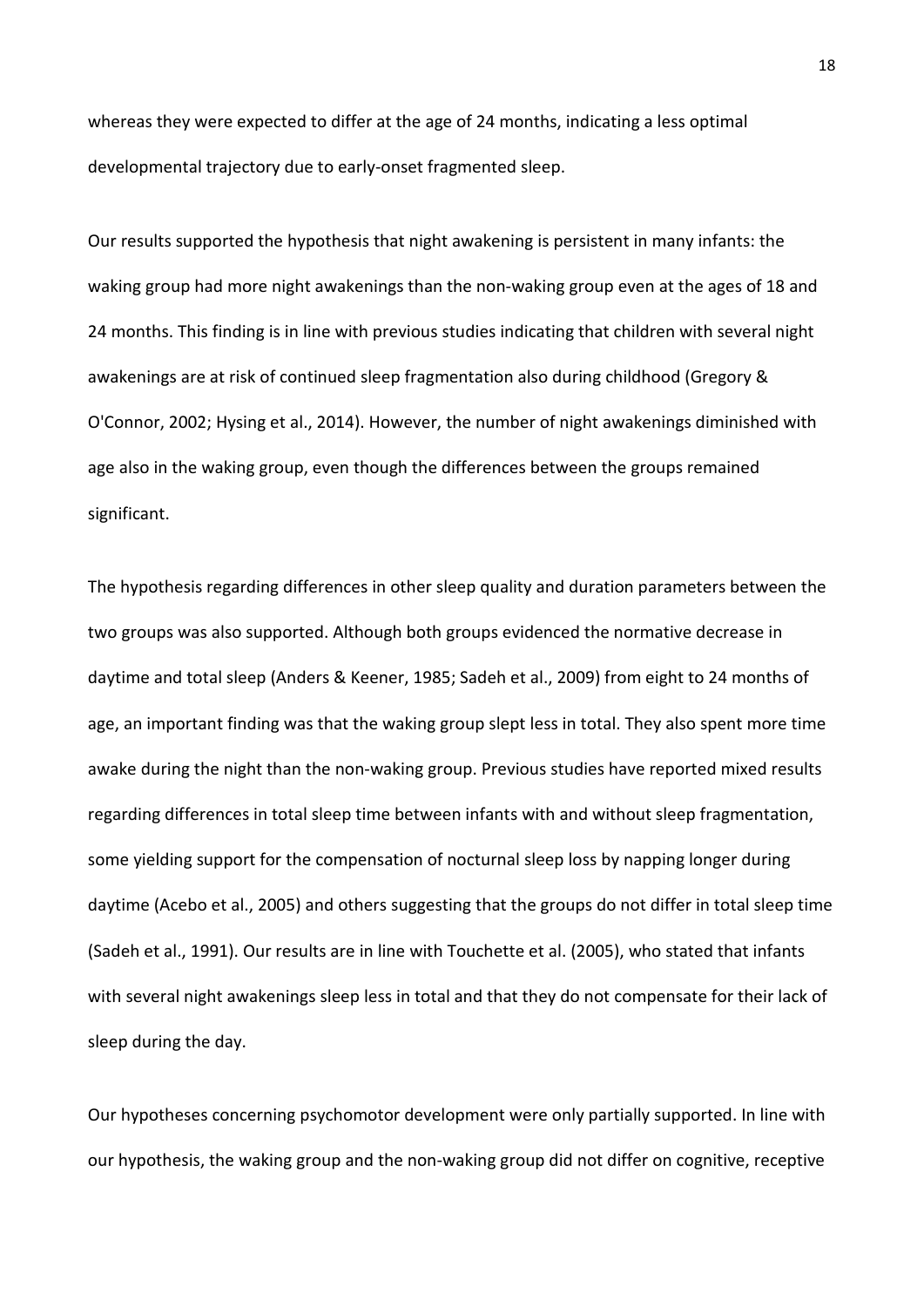and expressive language, or fine and gross motor development at the age of eight months. Contrary to our expectations and some other studies indicating that more matured sleep in infancy is connected with later cognitive (Dearing et al., 2001; Sadeh et al., 1991) and language development (Dionne et al., 2011), the waking group and the non-waking group also did not differ in cognitive, language, or motor development at the age of 24 months. Instead, our results are consistent with Bernier et al. (2010, 2013) showing that the sleep of one-year-old infants was unrelated to overall cognitive development at four years of age. In addition, cross-sectional studies with one-year-old infants have indicated that sleep characteristics are not associated with overall cognitive development (Mindell & Lee, 2015; Spruyt et al., 2008). The current study thus indicates that early fragmented sleep is not related to the general psychomotor development of children, at least not when their development is followed until they are two years of age. One explanation for the previous contradictory results could relate to the variability of the methods used to study development in infancy. In our study, psychomotor development in infancy was measured using a robust and widely used method that utilises different aspects of development. In addition, previous studies have studied correlations between different sleep parameters and development, whereas in our study we investigated differences between two clearly distinguishable groups, i.e., infants with and without fragmented sleep.

In our study, the infants with frequent night awakenings did not sleep more during the day than other infants: it seems that they do not compensate for their lack of sleep during the day. It has been suggested that fragmented sleep in infants would result in restricted sleep duration (Acebo et al., 2005). Sleep restriction and/or disturbed nocturnal sleep could then longitudinally have harmful effects on development. In the current study, fragmented sleep did not have a negative effect on overall psychomotor development at the age of 24 months even though the infants in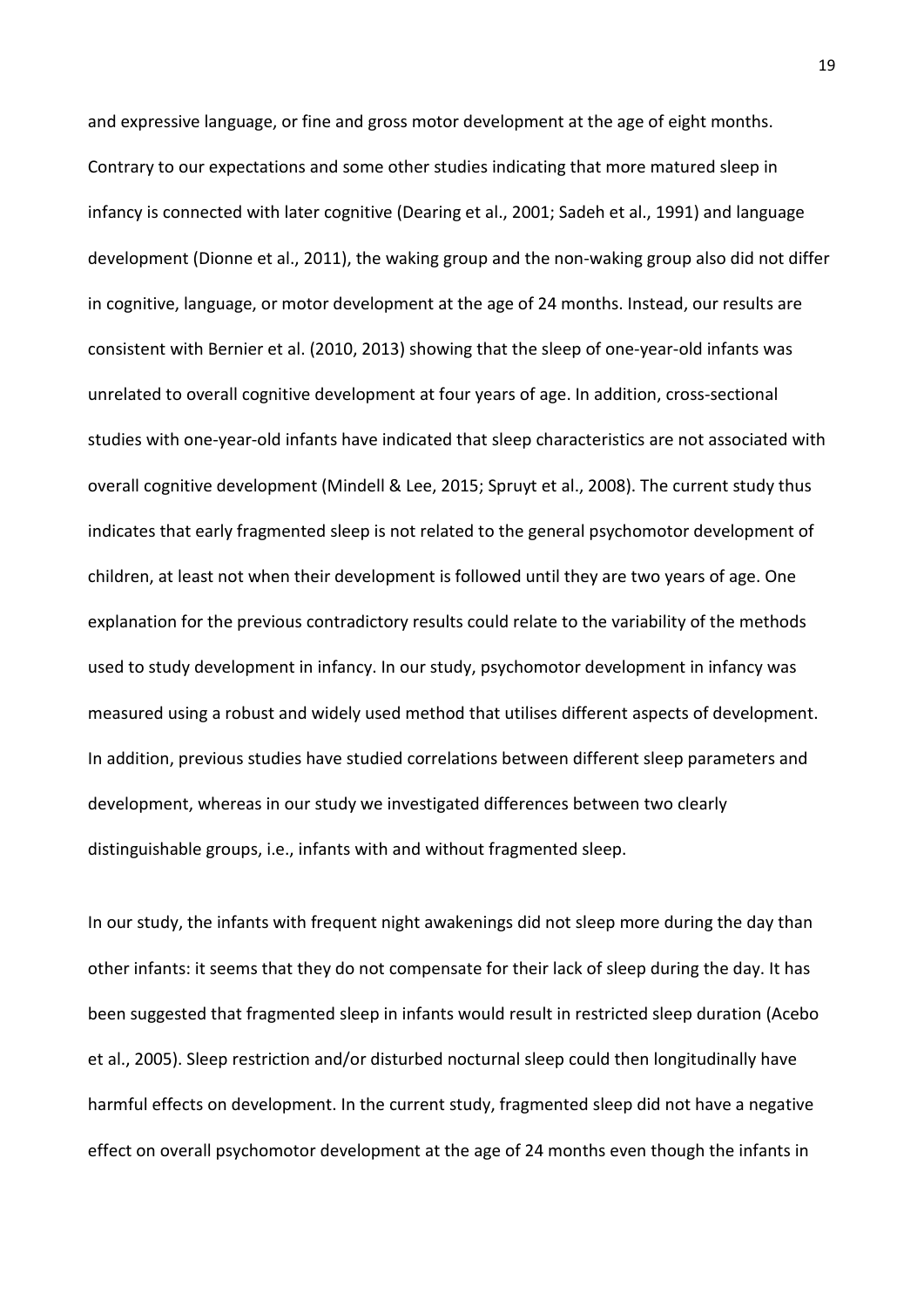the waking group slept less in general compared to the non-waking group. It is possible that the influence of fragmented sleep on psychomotor development would be evident longitudinally when the infants get older or with infants who continue to have severe sleep fragmentation at older ages. Only sparse studies have investigated shorter and longer sleep duration in connection with psychomotor development. In school-aged children, shorter sleep duration has been negatively associated with cognitive development (Paavonen et al., 2010; Touchette et al., 2007). In addition, Touchette et al. (2007) suggested that shortened sleep duration before 3-4 years of age would be longitudinally associated with slower cognitive development even if sleep duration normalises. Within the first two years of life, our results are not consistent with this suggestion, but more research is clearly necessary to determine the long-term influences of sleep fragmentation during the early years.

Even though in the current study the effects of fragmented sleep are not seen in overall development, it is possible that differences could be observed in more specific neurocognitive functions such as attention and executive functioning. This notion is supported by prior studies suggesting that sleep is connected with higher-order cognitive functioning, but not with general cognitive ability as early as the preschool years (Bernier et al., 2013; Bernier et al., 2010; Sadeh, Gruber, & Raviv, 2003) and at school age (Astill et al., 2012; Randazzo, Muehlbach, Schweitzer, & Walsh, 1998). Associations between night awakenings and sustained attention and working memory have been found in school-age children (Sadeh, Gruper, & Raviv, 2002). In addition, a longitudinal study by Sadeh et al. (2015) found that larger number of night awakenings at one year of age predicted poorer attention regulation at three to four years. Finally, the role of sleep on more specific cognitive processes is also supported by experimental studies investigating the effects of napping on infant word-learning and memory consolidation (Gomez, Bootzin, & Nadel,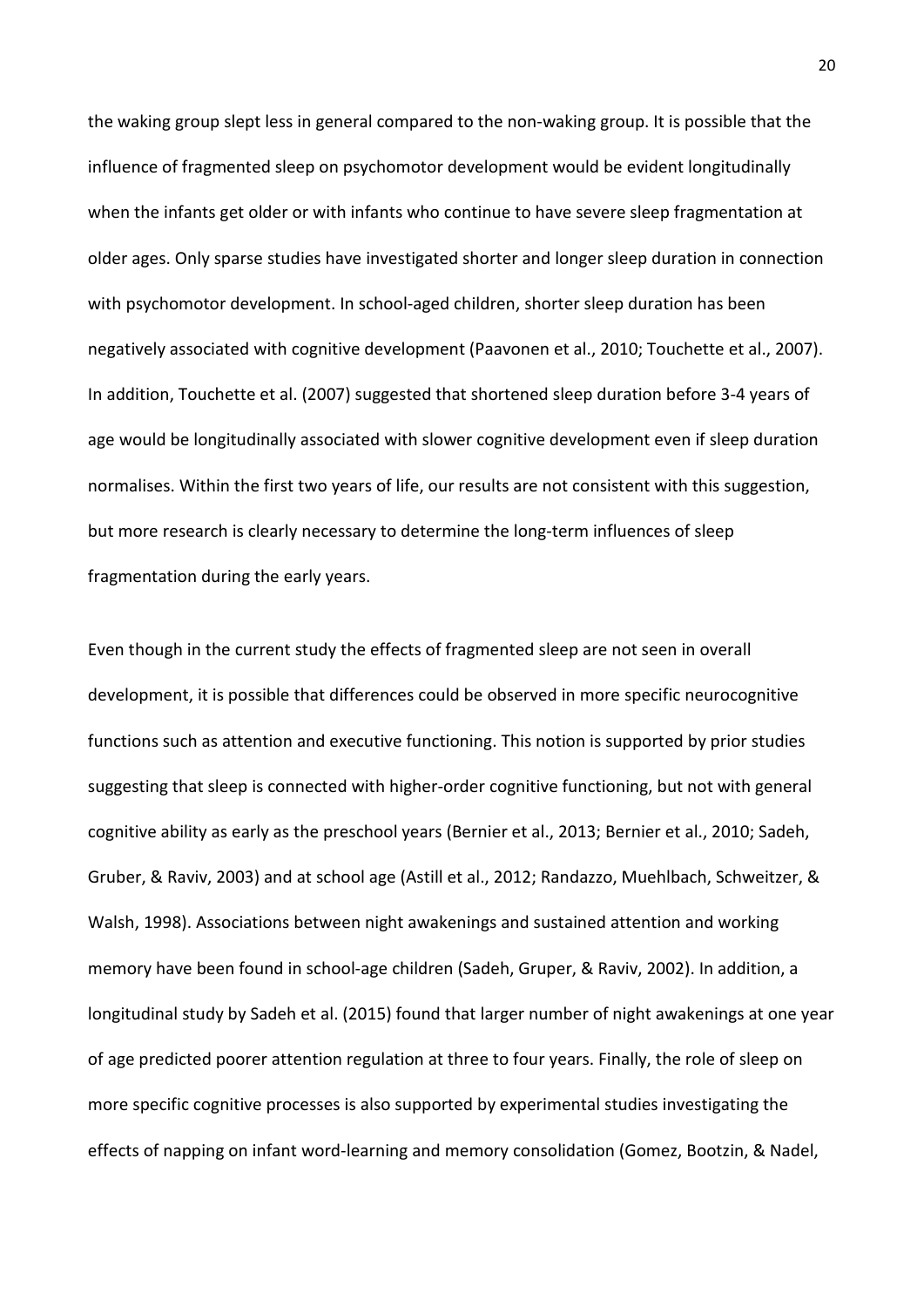2006; Seehagen, Konrad, Herbert, & Schneider, 2015). In future studies, including data collected within the CHILD-SLEEP cohort, the influence of early-onset fragmented sleep on more specific domains of cognitive development, as well as the stability of these possible effects, should be further investigated.

Interestingly, in our study, co-sleeping with the parent, the infants' ability to fall asleep alone, and whether the child was breastfed at 8 months of age did not have an influence on the number of night awakenings longitudinally at 18 or 24 months of age whereas in other studies concurrent and also long-term associations between these factors have been found (Hysing et al., 2014; Sadeh, et al., 2009; Touchette et al., 2005). However, the ability to fall asleep alone was connected to sleep onset latency, suggesting that night awakening should not be studied in isolation but rather in conjunction with relevant associated factors.

In the present study, we relied only on parental reports of infant sleep and did not utilise more objective information, such as actigraphy, which was also gathered as part of the CHILD-SLEEP cohort. We were interested in night awakenings signalled to the parents, and thus parental questionnaires were considered the best measure to this aim. The studies that have compared parental questionnaires, parent-reported sleep diaries, and actigraphy measures have found them to have moderate to strong correlations (Sadeh, 2004). The main differences between the actigraphy and questionnaire data have regarded the number of night awakenings, with the parental questionnaires underestimating the number of night awakenings.

One specific feature of the current study was that the sample was drawn from the prevention substudy in which half of the infants were from the so-called prevention healthcare centres and the rest from the control healthcare centres. The families in the prevention healthcare centres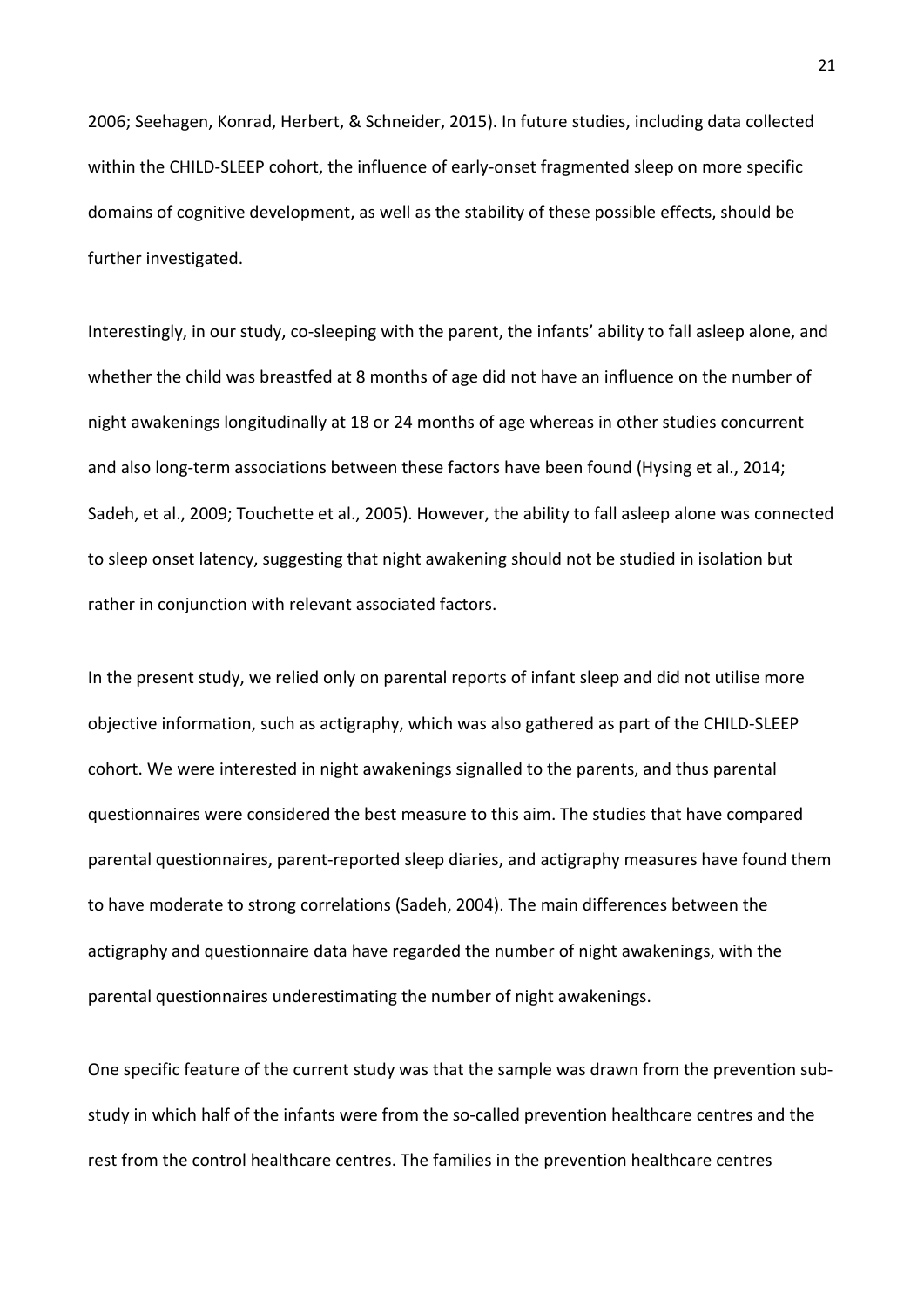received preventive psychoeducation on infant sleeping habits through brochures, whereas the control healthcare centres received no preventive sleep material. However, infants in both groups came from both healthcare centres. In addition, the healthcare status of the child was taken into account in our analyses and in the models, and it did not have significant effects on the different sleep quality and duration parameters and psychomotor development. To verify that including the prevention healthcare centre did not confound our results regarding psychomotor development and sleep parameters, we conducted the analyses again using only infants from the control healthcare centre. The results remained largely unchanged despite reduced sample size. Therefore, it could be concluded that the inclusion of infants from the prevention healthcare centres did not confound our results. Another potential limitation concerning our sample was that the group status was determined at the age of eight months and kept the same irrespective of the number of night awakenings at 18 and 24 months of age. Therefore, it is possible that an infant with fragmented sleep at eight months of age could have developed to sleep without night awakenings by the age of 24 months. However, we were interested in the effects of early-onset fragmented sleep and on the group level, the two groups differed in the number of night awakenings even at the age of 24 months. There may also be moderating factors that were not controlled in this study. Our sample consisted of Caucasian infants of mainly middle class origin and, therefore, the generalisability of the results to other ethnicities and sociodemographic groups is limited. In overall, the limitations of the study should be taken into account in considering the generalisability of the results.

In conclusion, while infants with fragmented sleep showed persistence in night awakening and stable differences also in other sleep quality and duration parameters compared to infants without fragmented sleep, general psychomotor development in infancy from eight to 24 months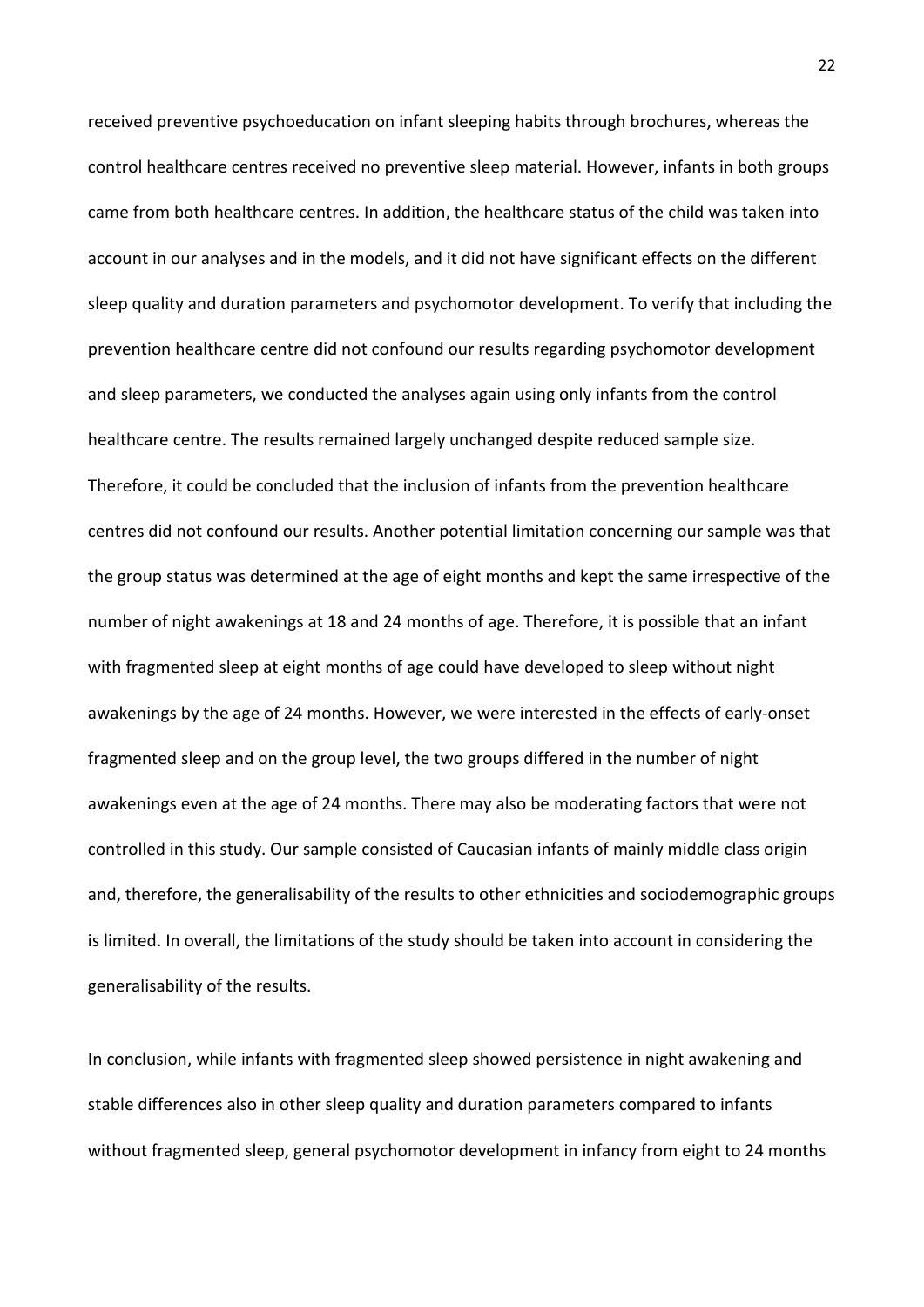of age did not differ between the groups. In our sample, the infants with fragmented sleep slept less in total than the infants without fragmented sleep, and they did not compensate for their lack of sleep during the day. Within the CHILD-SLEEP cohort, we will be able to investigate whether waking infants continue to have shorter total sleep time at older ages. Further studies are also needed to find out whether short overall sleep duration could be an additional factor contributing to night awakening, together with other factors such as temperament and parental behaviour. In addition, our findings suggest that night awakening should not be studied in isolation but rather in conjunction with relevant associated factors. Finally, in addition to overall psychomotor development, more precise neurocognitive factors such as attention and executive functions should also be studied in order to find out whether fragmented sleep could be connected to more specific facets of cognitive development.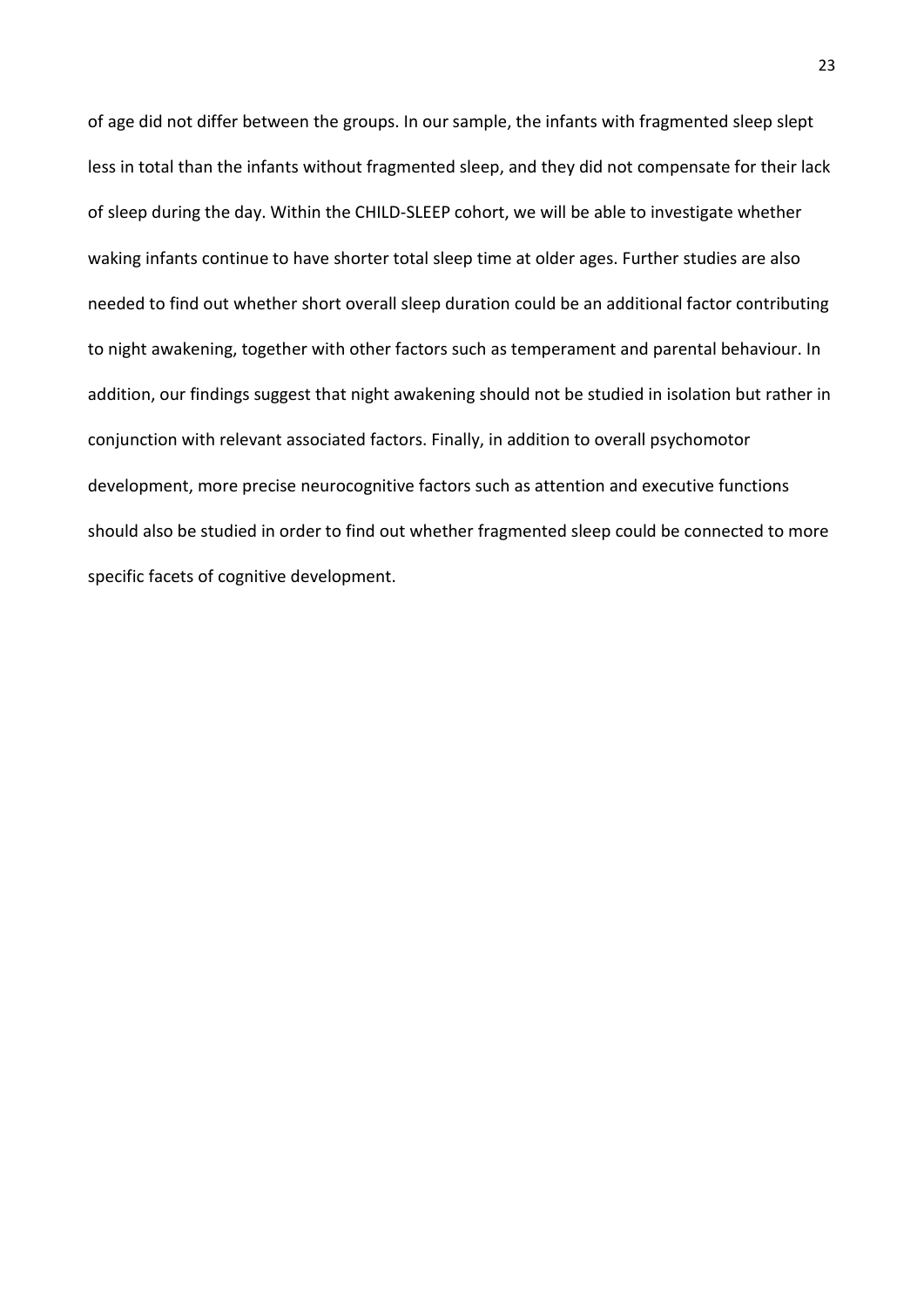Descriptive statistics according to group

|                           | Waking group |      | Non-waking group |      |  |
|---------------------------|--------------|------|------------------|------|--|
|                           | n            | %    | n                | %    |  |
| Gender                    |              |      |                  |      |  |
| girls                     | 37           | 51.4 | 35               | 48.6 |  |
| boys                      | 43           | 55.1 | 35               | 44.9 |  |
| Siblings                  |              |      |                  |      |  |
| yes                       | 28           | 45.9 | 33               | 54.1 |  |
| no                        | 50           | 58.8 | 35               | 41.2 |  |
| Mother's education        |              |      |                  |      |  |
| $>15$ years               | 38           | 54.3 | 32               | 45.7 |  |
| $<$ 15 years              | 42           | 53.2 | 37               | 46.8 |  |
| Health care centre        |              |      |                  |      |  |
| prevention                | 45           | 61.6 | 28               | 38.4 |  |
| control                   | 36           | 46.2 | 42               | 53.8 |  |
| Co-sleeping               |              |      |                  |      |  |
| < 2 times a month         | 39           | 43.3 | 4                | 56.7 |  |
| > once in a week          | 30           | 88.2 | 51               | 11.8 |  |
| Breastfeeding             |              |      |                  |      |  |
| breastfed only            | 45           | 69.2 | 20               | 30.8 |  |
| breastfed and formula fed | 16           | 57.1 | 12               | 42.9 |  |
| formula fed only          | 16           | 35.6 | 29               | 64.4 |  |
| Falling asleep alone      |              |      |                  |      |  |
| once in a week            | 53           | 71.6 | 21               | 28.4 |  |
| once in a day             | 23           | 35.9 | 41               | 64.1 |  |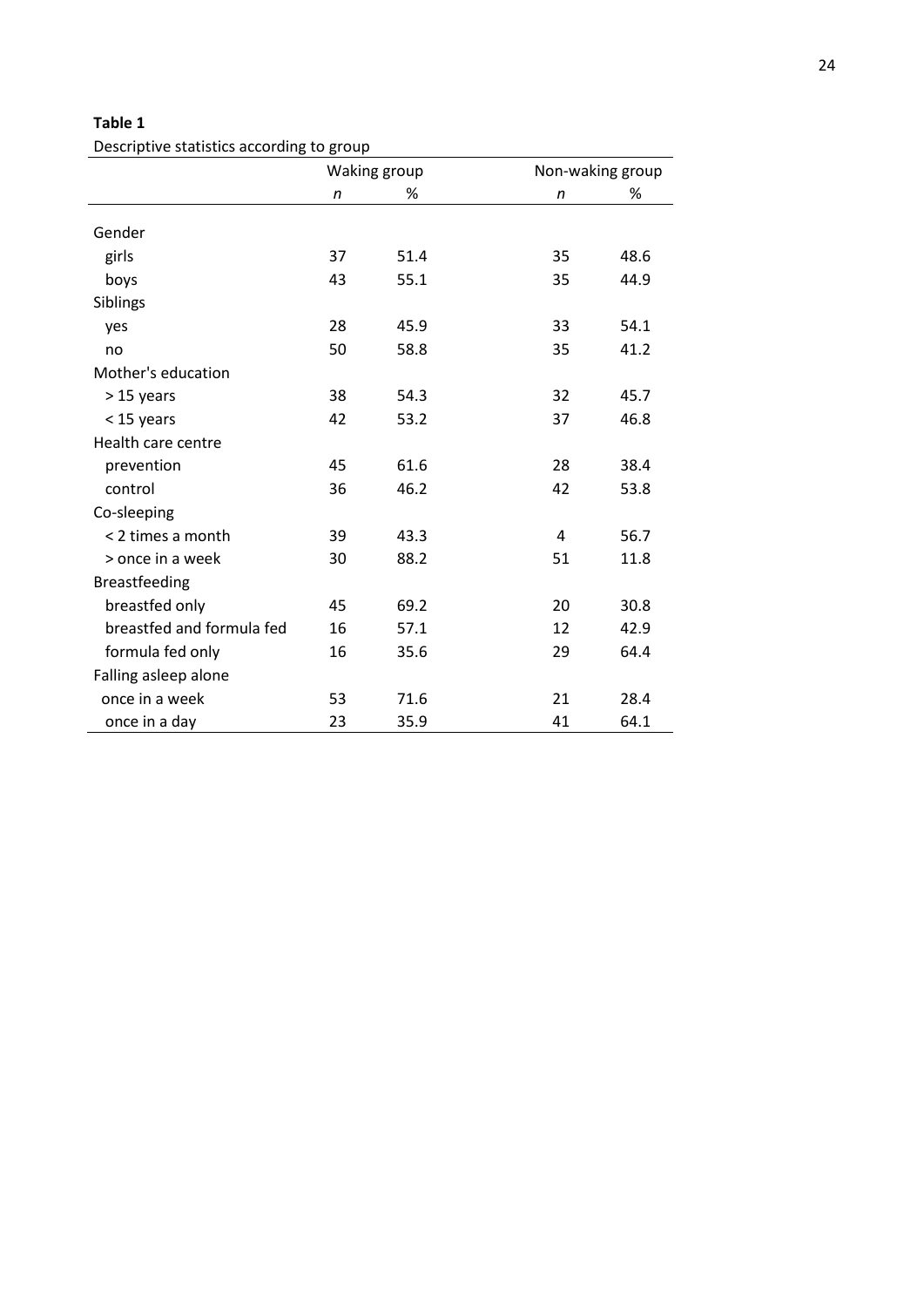# **Figure 1.**

Group differences in the averaged number of night awakenings across time



*Note*. Error bars depict the standard error of mean.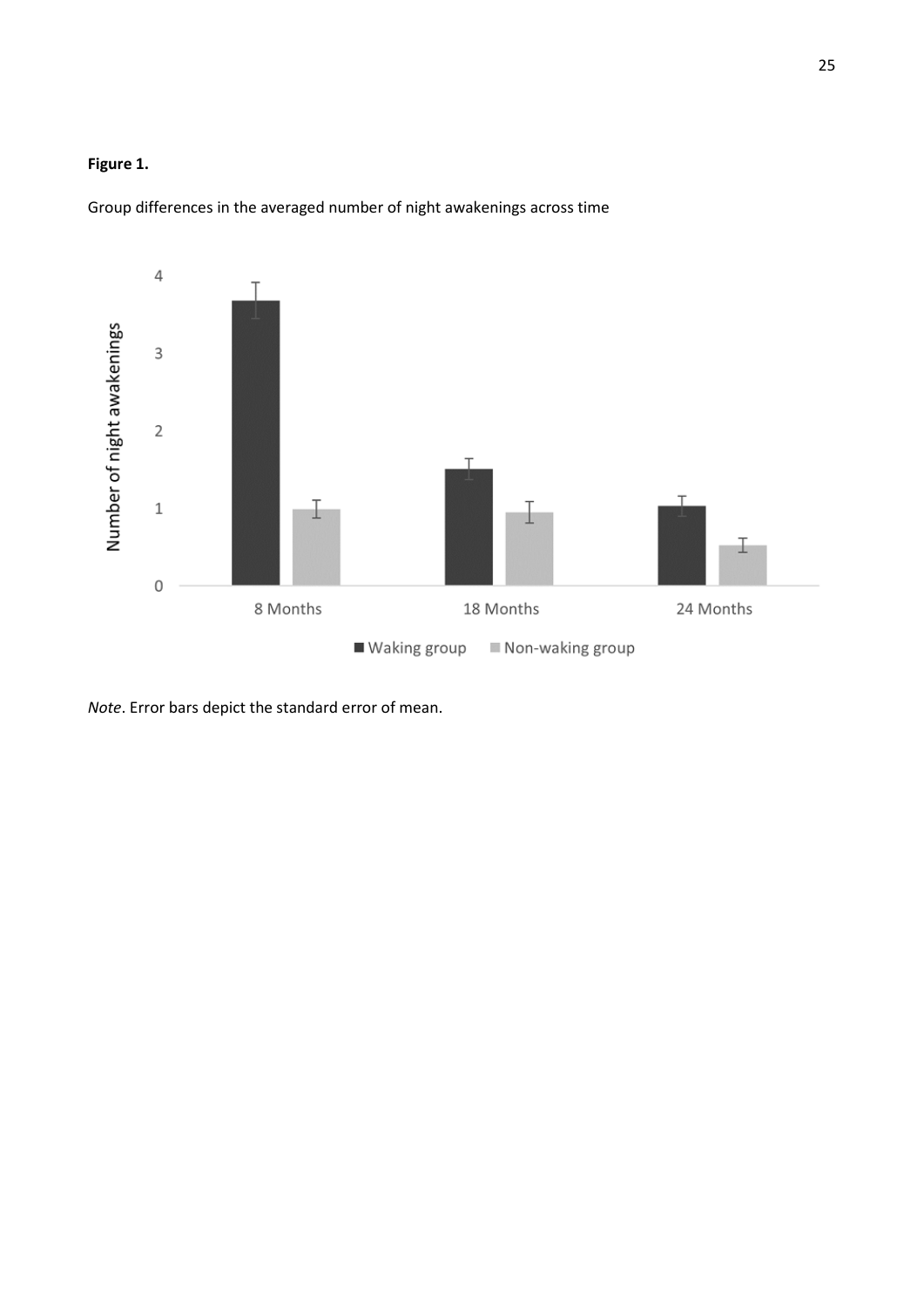Means and standard deviations of sleep quality and duration parameters from the BISQ questionnaire according to group

|                              | Waking group |             |              | Non-waking group |  |  |
|------------------------------|--------------|-------------|--------------|------------------|--|--|
|                              | M(SD)        | Range       | M(SD)        | Range            |  |  |
| 8 mo                         |              |             |              |                  |  |  |
| <b>Sleep quality</b>         |              |             |              |                  |  |  |
| Night awakenings             | 3.8(2.0)     | $0 - 12$    | 0.9(0.8)     | $0 - 4.5$        |  |  |
| Awake during the night (min) | 30.6 (25.7)  | $0 - 120$   | 15.4 (20.3)  | $0 - 120$        |  |  |
| Sleep latency (min)          | 24.8 (16.9)  | $0 - 90$    | 18.4 (15.3)  | $2 - 90$         |  |  |
| % of night-time sleep        | 75.9 (5.8)   | $62 - 87$   | 74.6 (6.5)   | $50 - 85$        |  |  |
| <b>Sleep duration</b>        |              |             |              |                  |  |  |
| Total sleep (min)            | 778.8 (72.7) | $600 - 960$ | 801.9 (63.5) | $540 - 930$      |  |  |
| Night-time sleep (min)       | 589.9 (58.4) | $450 - 750$ | 596.9 (57.4) | $420 - 690$      |  |  |
| Daytime sleep (min)          | 188.4 (53.6) | $90 - 310$  | 205.0 (62.3) | $110 - 420$      |  |  |
| <b>18 mo</b>                 |              |             |              |                  |  |  |
| <b>Sleep quality</b>         |              |             |              |                  |  |  |
| Night awakenings             | 1.5(1.1)     | $0 - 5$     | 0.9(1.0)     | $0 - 4$          |  |  |
| Awake during the night (min) | 11.7(16.0)   | $0 - 90$    | 7.1(15.3)    | $0 - 90$         |  |  |
| Sleep latency (min)          | 22.2(17.2)   | $1 - 67.5$  | 15.5(11.1)   | $0 - 60$         |  |  |
| % of night-time sleep        | 83.7 (4.7)   | $68 - 93$   | 83.1(5.2)    | $67 - 100$       |  |  |
| <b>Sleep duration</b>        |              |             |              |                  |  |  |
| Total sleep (min)            | 728.4 (63.0) | $570 - 930$ | 739.3 (52.1) | $600 - 900$      |  |  |
| Night-time sleep (min)       | 608.8 (52.7) | $450 - 720$ | 613.3 (43.3) | $480 - 720$      |  |  |
| Daytime sleep (min)          | 119.6 (40.8) | $45 - 300$  | 126.4 (43.1) | $0 - 300$        |  |  |
| 24 mo                        |              |             |              |                  |  |  |
| <b>Sleep quality</b>         |              |             |              |                  |  |  |
| Night awakenings             | 1.0(0.9)     | $0 - 4$     | 0.5(0.6)     | $0 - 2.5$        |  |  |
| Awake during the night (min) | 11.1(12.3)   | $0 - 50$    | 4.9(9.0)     | $0 - 50$         |  |  |
| Sleep latency (min)          | 23.9 (18.1)  | $0 - 90$    | 18.0 (12.3)  | $1 - 60$         |  |  |
| % of night-time sleep        | 84.9(5.1)    | $60 - 96$   | 84.4 (5.0)   | $64 - 100$       |  |  |
| <b>Sleep duration</b>        |              |             |              |                  |  |  |
| Total sleep (min)            | 694.8 (45.3) | $600 - 780$ | 720.1 (54.2) | $630 - 900$      |  |  |
| Night-time sleep (min)       | 589.4 (46.4) | $450 - 660$ | 605.9 (37.2) | $540 - 660$      |  |  |
| Daytime sleep (min)          | 105.4 (38.9) | $30 - 300$  | 114.2 (45.1) | $0 - 300$        |  |  |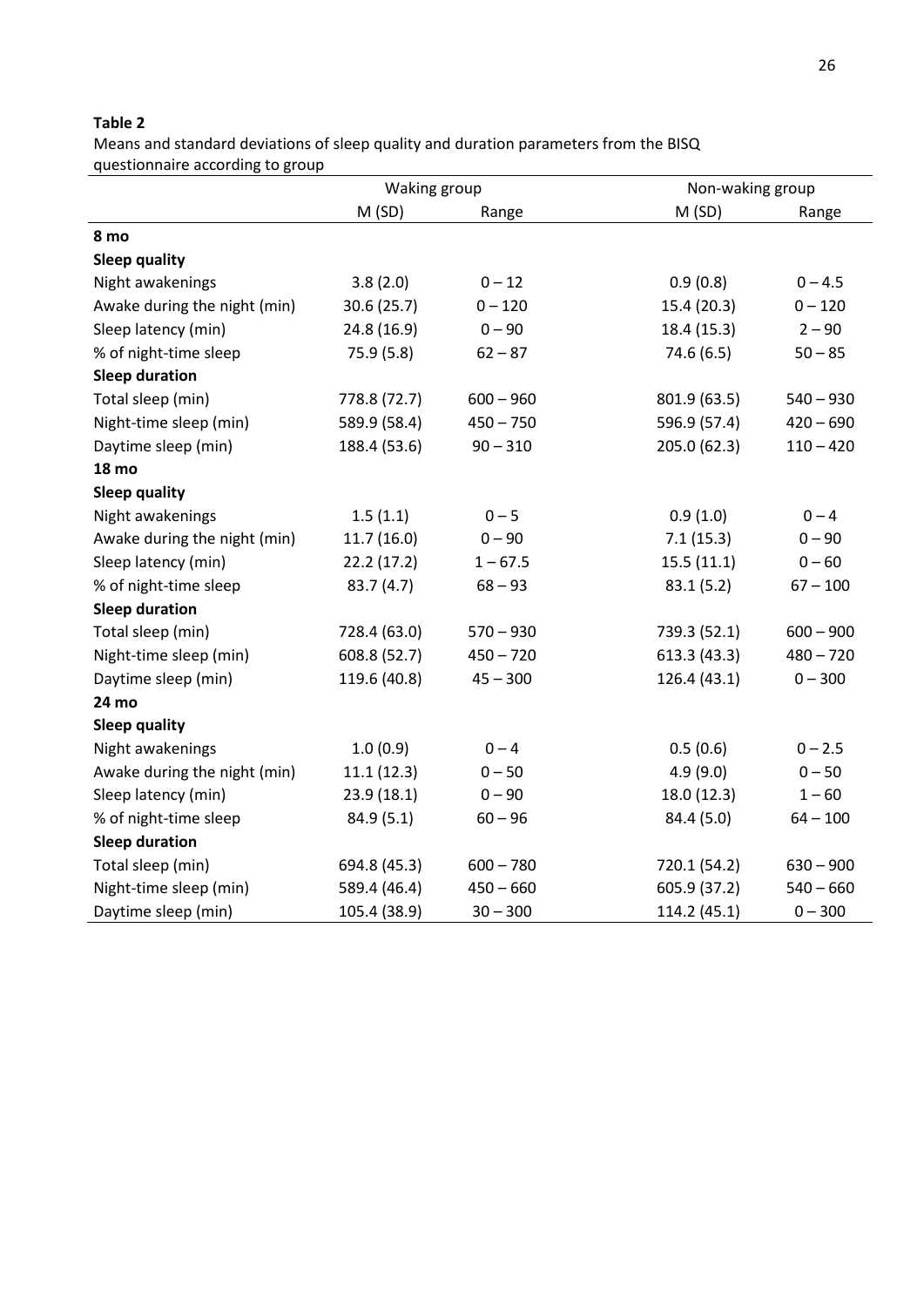Means, standard deviations and range of standard points of Bayley-III subscales according to group

|                            | Waking group |          |           | Non-waking group |  |  |
|----------------------------|--------------|----------|-----------|------------------|--|--|
|                            | M(SD)        | Range    | M(SD)     | Range            |  |  |
| 8 mo                       |              |          |           |                  |  |  |
| Cognitive                  | 12.2(1.8)    | $8 - 16$ | 12.1(1.7) | $8 - 16$         |  |  |
| Receptive language         | 7.8(1.5)     | $4 - 11$ | 7.8(1.5)  | $4 - 11$         |  |  |
| <b>Expressive language</b> | 10.3(1.7)    | $6 - 14$ | 10.1(1.9) | $6 - 14$         |  |  |
| Fine motor                 | 10.9(2.1)    | $6 - 17$ | 10.9(2.4) | $5 - 17$         |  |  |
| Gross motor                | 8.7(2.4)     | $4 - 14$ | 8.2(2.8)  | $3 - 15$         |  |  |
| 24 mo                      |              |          |           |                  |  |  |
| Cognitive                  | 11.2(2.3)    | $7 - 19$ | 11.1(2.3) | $5 - 17$         |  |  |
| Receptive language         | 12.4(2.5)    | $6 - 19$ | 11.7(2.5) | $1 - 17$         |  |  |
| <b>Expressive language</b> | 10.0(2.8)    | $4 - 15$ | 9.9(2.7)  | $2 - 15$         |  |  |
| Fine motor                 | 11.6(2.1)    | $7 - 18$ | 11.1(1.8) | $7 - 15$         |  |  |
| Gross motor                | 9.4(2.3)     | $5 - 18$ | 9.3(1.6)  | $5 - 15$         |  |  |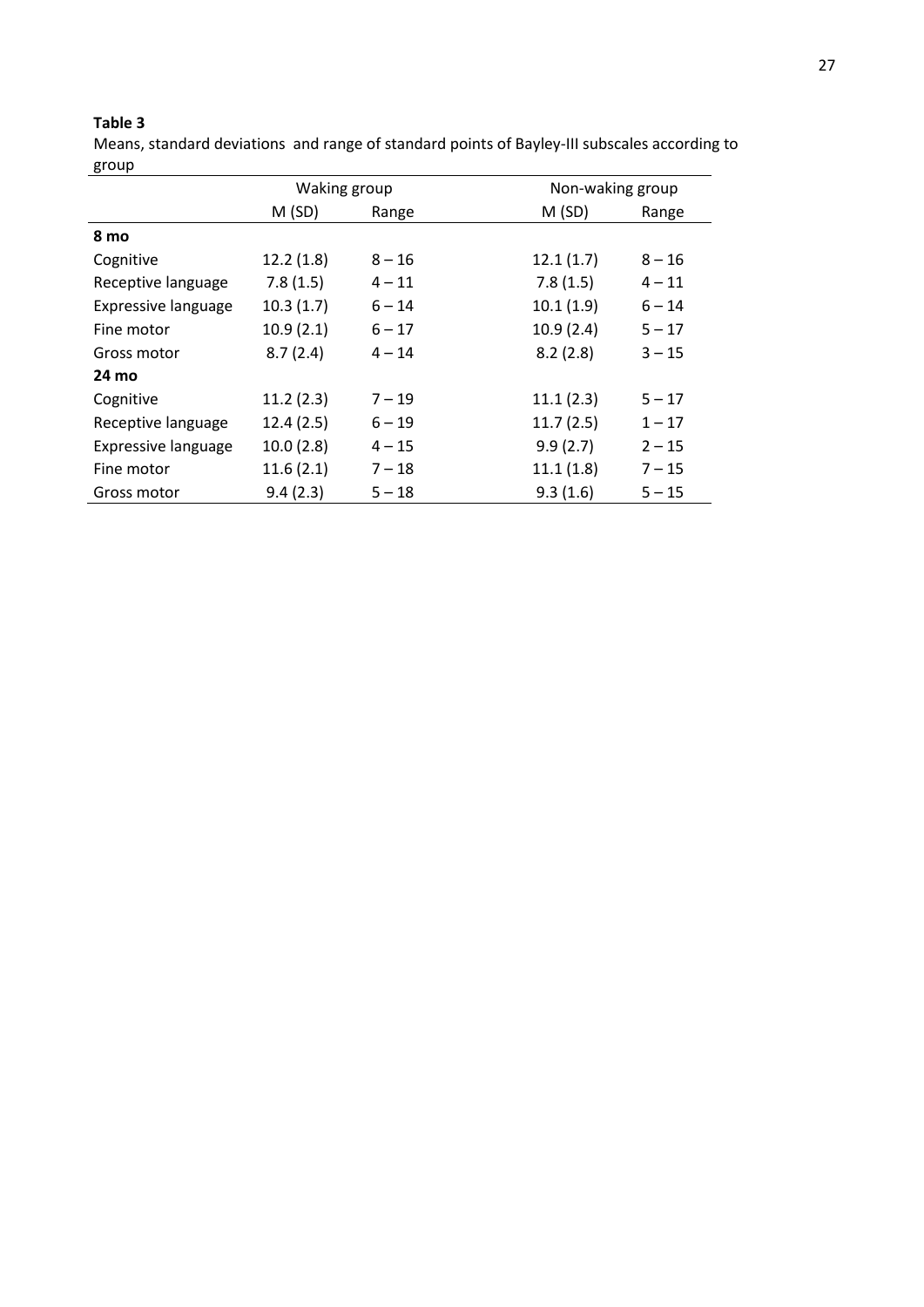Statistics of the final models for different sleep parameters and Bayley-III subscales

|                                   | ICC | <b>Estimate</b> | <b>SE</b> | 95% CI            | t        | $\boldsymbol{p}$ |
|-----------------------------------|-----|-----------------|-----------|-------------------|----------|------------------|
| <b>Night awakening</b>            | .70 |                 |           |                   |          |                  |
| Intercept                         |     | .51             | .11       | $.30 - .72$       | 4.74     | < .001           |
| Time                              |     |                 |           |                   |          |                  |
| 18 mo vs 24 mo                    |     | .45             | .13       | $.20 - .70$       | 3.59     | < .001           |
| waking group vs non-waking group  |     | .54             | .13       | $.30 - .79$       | 4.32     | < .001           |
| Awake during the night            | .41 |                 |           |                   |          |                  |
| Intercept                         |     | 4.74            | 1.56      | $1.65 - 7.83$     | 3.04     | .003             |
| Time                              |     |                 |           |                   |          |                  |
| 8 mo vs 24 mo                     |     | 15.79           | 2.36      | $11.14 - 20.45$   | 6.70     | < .001           |
| 18 mo vs 24 mo                    |     | 1.37            | 1.68      | $-1.95 - 4.69$    | .82      | .415             |
| Group                             |     |                 |           |                   |          |                  |
| waking group vs non-waking group  |     | 6.46            | 1.89      | $2.72 - 10.20$    | 3.43     | .001             |
| <b>Sleep onset latency</b>        | .62 |                 |           |                   |          |                  |
| Intercept                         |     | 15.69           | 2.00      | $11.73 - 19.67$   | 7.81     | < .001           |
| Time                              |     |                 |           |                   |          |                  |
| 8 mo vs 24 mo                     |     | .26             | 1.86      | $-3.41 - 3.93$    | .14      | .889             |
| 18 mo vs 24 mo                    |     | $-2.74$         | 1.69      | $-6.08 - .61$     | $-1.62$  | .108             |
| Group                             |     |                 |           |                   |          |                  |
| waking group vs non-waking group  |     | 3.94            | 2.12      | $-.24 - 8.14$     | 1.86     | .065             |
| Ability to fall asleep            |     |                 |           |                   |          |                  |
| once in a week vs once in a day   |     | 6.25            | 2.11      | $2.07 - 10.42$    | 2.96     | .004             |
| Proportion of night-centred sleep | .31 |                 |           |                   |          |                  |
| Intercept                         |     | 83.92           | .67       | $82.60 - 85.24$   | 125.61   | < .001           |
| Time                              |     |                 |           |                   |          |                  |
| 8 mo vs 24 mo                     |     | $-9.07$         | .63       | $-10.32 - -7.83$  | $-14.39$ | < .001           |
| 18 mo vs 24 mo                    |     | $-1.09$         | .55       | $-2.18 - 0.007$   | $-1.97$  | .051             |
| Group                             |     |                 |           |                   |          |                  |
| waking group vs non-waking group  |     | .87             | .72       | $-0.56 - 2.31$    | 1.21     | .230             |
| <b>Total sleep time</b>           | .56 |                 |           |                   |          |                  |
| Intercept                         |     | 717.77          | 6.49      | $704.95 - 730.60$ | 110.56   | < .001           |
| Time                              |     |                 |           |                   |          |                  |
| 8 mo vs 24 mo                     |     | 82.24           | 6.07      | $70.26 - 94.21$   | 13.57    | < .001           |
| 18 mo vs 24 mo                    |     | 27.46           | 5.46      | $16.65 - 38.26$   | 5.03     | < .001           |
| Group                             |     |                 |           |                   |          |                  |
| waking group vs non-waking group  |     | $-19.43$        | 7.90      | $-35.06 - -3.80$  | $-2.46$  | .015             |
| Night-time sleep                  | .55 |                 |           |                   |          |                  |
| Intercept                         |     | 600.74          | 6.28      | $588.37 - 613.10$ | 95.64    | < .001           |
| Time                              |     |                 |           |                   |          |                  |
| 8 mo vs 24 mo                     |     | $-2.45$         | 6.08      | $-14.50 - 9.59$   | $-.40$   | .687             |
| 18 mo vs 24 mo                    |     | 15.08           | 5.70      | $3.84 - 26.32$    | 2.64     | .009             |
| Group                             |     |                 |           |                   |          |                  |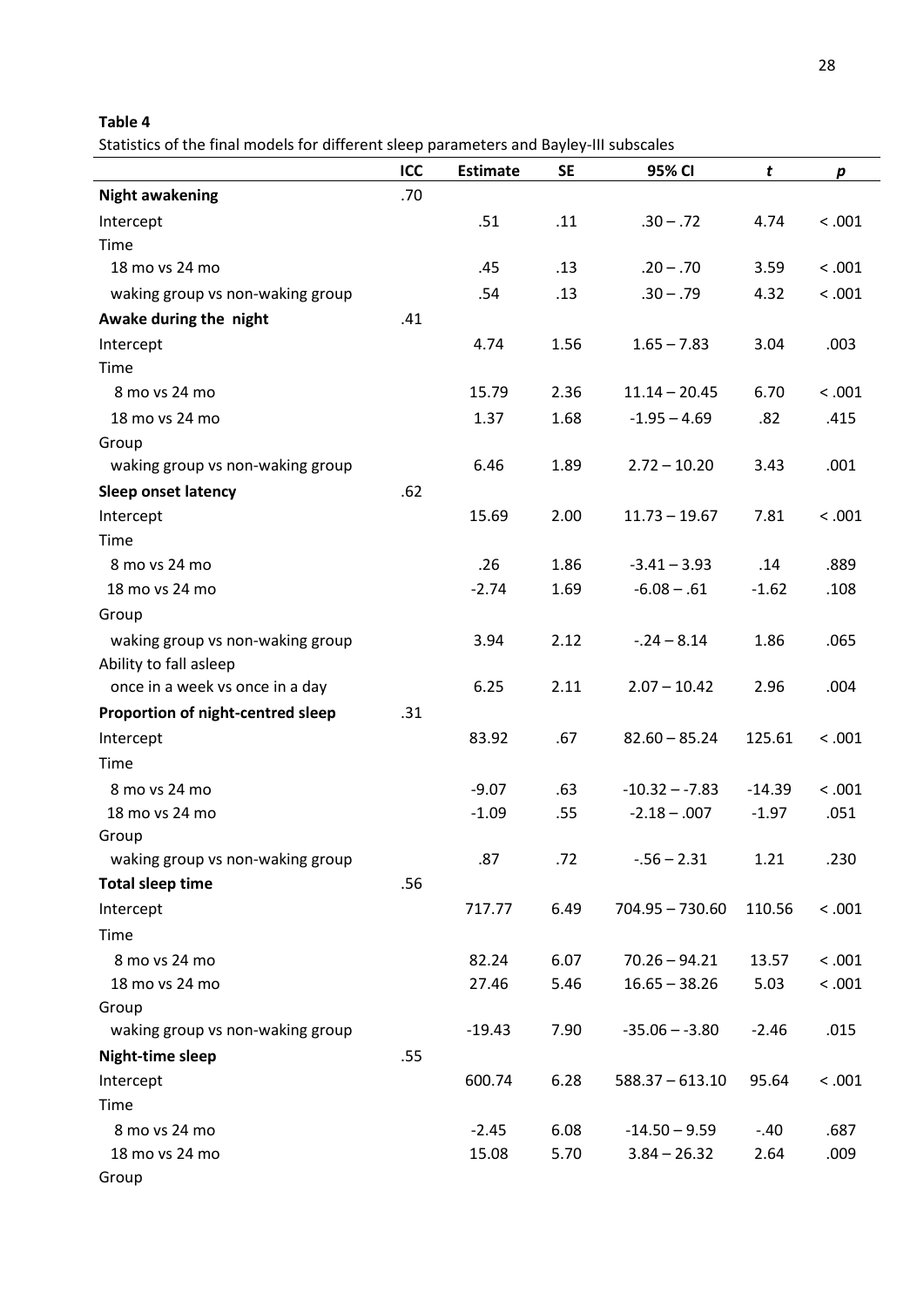| waking group vs non-waking group    |        | $-9.07$  | 6.62 | $-22.17 - 4.02$   | 11.37    | .173   |
|-------------------------------------|--------|----------|------|-------------------|----------|--------|
| Daytime sleep                       | .35    |          |      |                   |          |        |
| Intercept                           |        | 117.34   | 5.63 | $106.21 - 128.47$ | 20.85    | < .001 |
| Time                                |        |          |      |                   |          |        |
| 8 mo vs 24 mo                       |        | 84.04    | 5.49 | $73.21 - 94.87$   | 15.32    | < .001 |
| 18 mo vs 24 mo                      |        | 11.87    | 4.45 | $3.05 - 20.68$    | 2.67     | .009   |
| Group                               |        |          |      |                   |          |        |
| waking group vs non-waking group    |        | $-10.06$ | 6.35 | $-22.63 - 2.51$   | $-1.58$  | 0.116  |
| <b>Cognitive subscale</b>           | .10    |          |      |                   |          |        |
| Intercept                           |        | 11.11    | .24  | $10.64 - 11.58$   | 46.72    | < .001 |
| Time                                |        |          |      |                   |          |        |
| 8 mo vs 24 mo                       |        | 1.02     | .25  | $.53 - 1.50$      | 4.13     | < .001 |
| Group                               |        |          |      |                   |          |        |
| waking group vs non-waking group    |        | .09      | .23  | $-0.37 - 0.55$    | .40      | .689   |
| Receptive language subscale         | .01    |          |      |                   |          |        |
| Intercept                           |        | 11.94    | .22  | $11.50 - 12.38$   | 53.82    | < .001 |
| Time                                |        |          |      |                   |          |        |
| 8 mo vs 24 mo                       |        | $-4.29$  | .24  | $-4.77 - -3.82$   | $-17.71$ | < .001 |
| Group                               |        |          |      |                   |          |        |
| waking group vs non-waking group    |        | .31      | .24  | $-17 - 79$        | 1.28     | .202   |
| <b>Expressive language subscale</b> | .25    |          |      |                   |          |        |
| Intercept                           |        | 9.89     | .28  | $9.33 - 10.45$    | 35.04    | < .001 |
| Time                                |        |          |      |                   |          |        |
| 8 mo vs 24 mo                       |        | .20      | .29  | $-0.36 - 0.76$    | .69      | .488   |
| Group                               |        |          |      |                   |          |        |
| waking group vs non-waking group    |        | .15      | .25  | $-.33-.64$        | .62      | .534   |
| Fine motor subscale                 | $-.05$ |          |      |                   |          |        |
| Intercept                           |        | 11.25    | .22  | $10.81 - 11.68$   | 50.81    | < .001 |
| Time                                |        |          |      |                   |          |        |
| 8 mo vs 24 mo                       |        | $-.48$   | .26  | $-0.98 - 0.03$    | $-1.86$  | .064   |
| Group                               |        |          |      |                   |          |        |
| waking group vs non-waking group    |        | .22      | .25  | $-.27-.71$        | .88      | .380   |
| <b>Gross motor subscale</b>         | .27    |          |      |                   |          |        |
| Intercept                           |        | 9.24     | .24  | $8.77 - 9.70$     | 38.90    | < .001 |
| Time                                |        |          |      |                   |          |        |
| 8 mo vs 24 mo                       |        | $-0.88$  | .28  | $-1.43 - -33$     | $-3.13$  | .002   |
| Group                               |        |          |      |                   |          |        |
| waking group vs non-waking group    |        | .22      | .28  | $-.33 - .77$      | .79      | .428   |

*Note*. ICC = intraclass correlation, SE = standard error.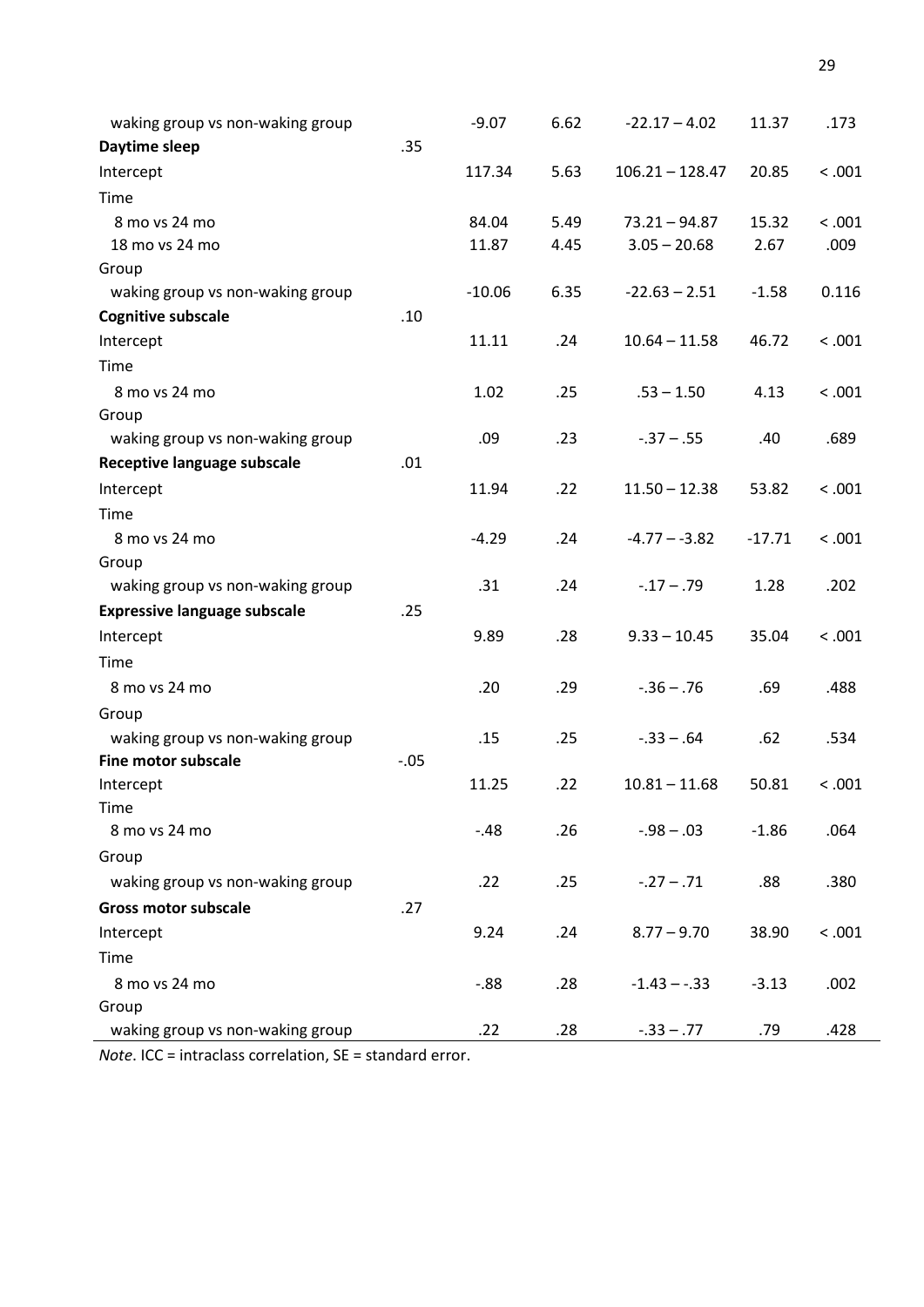- Acebo, C., Sadeh, A., Seifer, R., Tzischinsky, O., Hafer, A., & Carskadon, M. A. (2005). Sleep/wake patterns derived from activity monitoring and maternal report for healthy 1- to 5-year-old children. *Sleep, 28*, 1568-1577. doi:10.1093/sleep/28.12.1568
- Adair, R., Zuckerman, B., Bauchner, H., Philipp, B., & Levenson, S. (1992). Reducing night waking in infancy: A primary care intervention. *Pediatrics, 89*(4), 585-588.
- American Psychiatric Association. (2013). Diagnostic and statistical manual of mental disorders (5<sup>th</sup> ed.) Arlington, VA: American Psychiatric Publishing.
- Anders, T. F., & Keener, M. (1985). Developmental course of nighttime sleep-wake patterns in fullterm and premature infants during the first year of life. I. *Sleep, 8*, 173-192. doi:10.1093/sleep/8.3.173
- Astill, R. G., Van der Heijden, K. B., Van IJzendoorn, M. H., & Van Someren, E. J. W. (2012). Sleep, cognition, and behavioral problems in school-age children: A century of research metaanalyzed. *Psychological Bulletin, 138*, 1109-1138. doi[:http://dx.doi.org/10.1037/a0028204](http://dx.doi.org/10.1037/a0028204)
- Bayley, N. (2009). *Bayley scales of infant and toddler development* (*3rd ed. Finnish version*). Helsinki, Psykologien Kustannus.
- Bernier, A., Beauchamp, M. H., Bouvette-Turcot, A-A., Carlson, S. M., & Carrier, J. (2013). Sleep and cognition in preschool years: Specific links to executive functioning. *Child Development, 84*, 1542-1553. doi: 10.1111/cdev.12063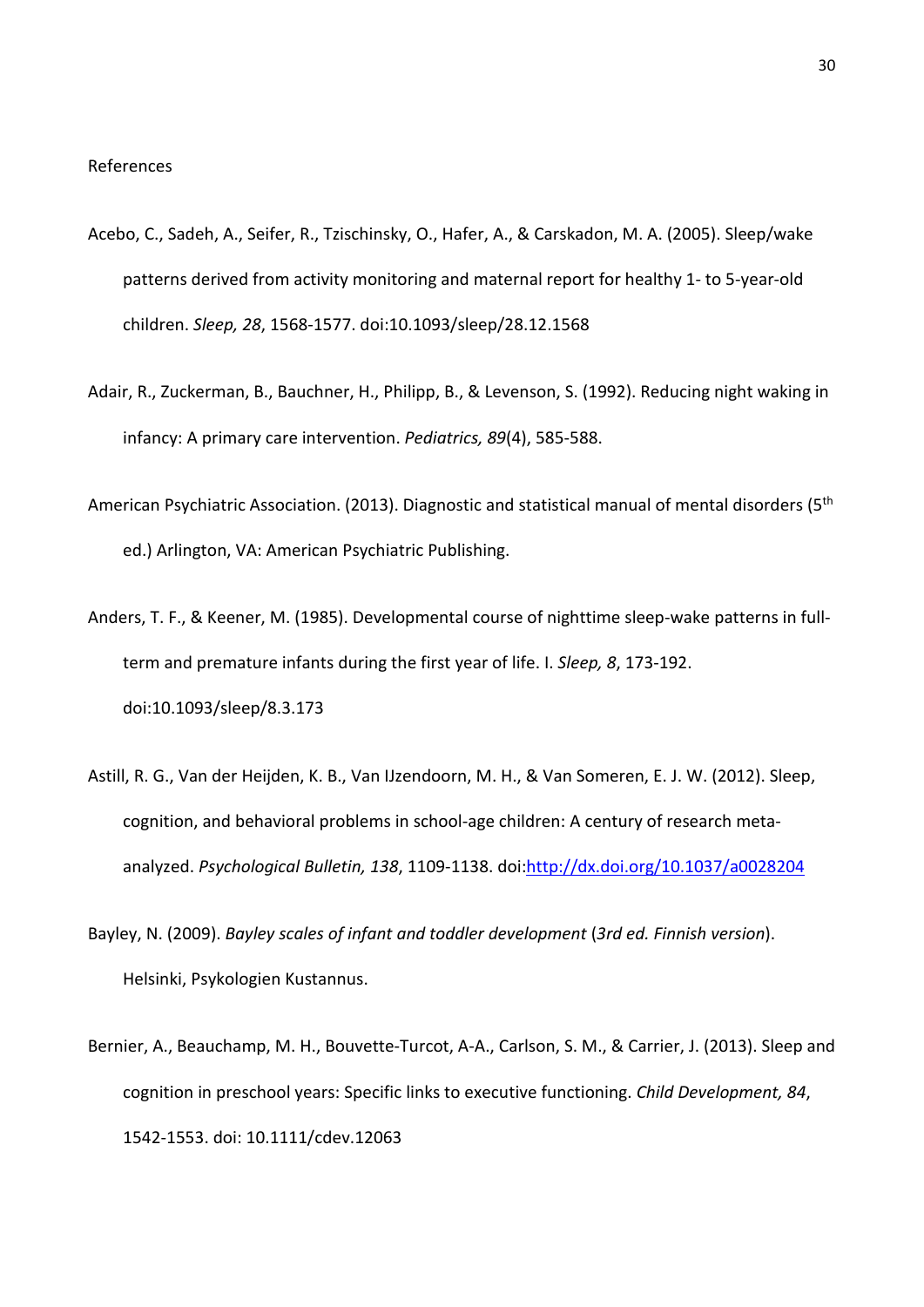- Bernier, A., Carlson, S. M., Bordeleau, S., & Carrier, J. (2010). Relations between physiological and cognitive regulatory systems: Infant sleep regulation and subsequent executive functioning. *Child Development, 81*, 1739-1752. doi: 10.1111/j.1467-8624.2010.01507.x
- Cioni, G., & Sgandurra, G. (2013). Normal psychomotor development. *Handbook of Clinical Neurology, 111*, 3.
- Dahl, R. E. (1996). The impact of inadequate sleep on children's daytime cognitive function. *Seminars in Pediatric Neurology, 3*, 44-50. doi:10.1016/S1071-9091(96)80028-3
- Dearing, E., McCartney, K., Marshall, N. L., & Warner, R. M. (2001). Parental reports of children's sleep and wakefulness: Longitudinal associations with cognitive and language outcomes. *Infant Behavior & Development, 24*, 151-170. doi[:http://dx.doi.org/10.1016/S0163-](http://dx.doi.org/10.1016/S0163-6383(01)00074-1) [6383\(01\)00074-1](http://dx.doi.org/10.1016/S0163-6383(01)00074-1)
- Dewald, J. F., Meijer, A. M., Oort, F. J., Kerkhof, G. A., & Bögels, S. M. (2010). The influence of sleep quality, sleep duration and sleepiness on school performance in children and adolescents: A meta-analytic review. *Sleep Medicine Reviews, 14*, 179-189. doi:10.1016/j.smrv.2009.10.004
- Dionne, G., Touchette, E., Forget-Dubois, N., Petit, D., Tremblay, R. E., Montplaisir, J. Y., & Boivin, M. (2011). Associations between sleep-wake consolidation and language development in early childhood: A longitudinal twin study. *Sleep: Journal of Sleep and Sleep Disorders Research, 34*, 987-995. doi[:10.5665/SLEEP.1148](https://dx.doi.org/10.5665%2FSLEEP.1148)
- Galland, B. C., Taylor, B. J., Elder, D. E., & Herbison, P. (2012). Normal sleep patterns in infants and children: A systematic review of observational studies. *Sleep Medicine Reviews, 16*, 213-222. doi:10.1016/j.smrv.2011.06.001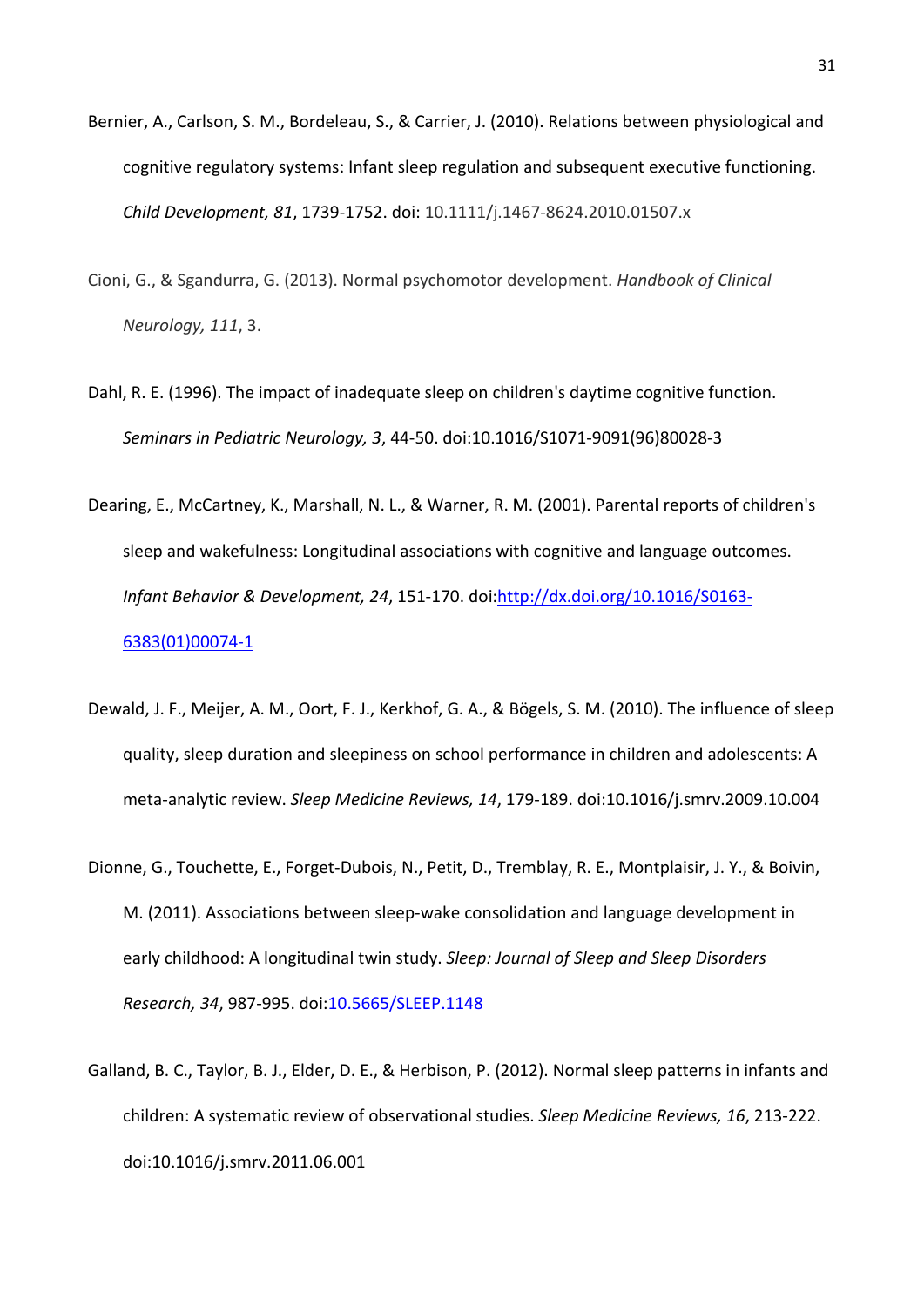- Gertner, S., Greenbaum, C. W., Sadeh, A., Dolfin, Z., Sirota, L., & Ben-Nun, Y. (2002). Sleep-wake patterns in preterm infants and 6 month's home environment: Implications for early cognitive development. *Early Human Development, 68*, 93-102. doi[:http://dx.doi.org/10.1016/S0378-](http://dx.doi.org/10.1016/S0378-3782(02)00018-X) [3782\(02\)00018-X](http://dx.doi.org/10.1016/S0378-3782(02)00018-X)
- Gómez RL, Bootzin RR, Nadel L (2006). Naps promote abstraction in language-learning infants. Psychological Science, 17, 670–674. doi:10.1111/j.1467-9280.2006.01764.x
- Goodlin-Jones, B. L., Burnham, M. M., Gaylor, E. E., & Anders, T. F. (2001). Night waking, sleepwake organization, and self-soothing in the first year of life. *Journal of Developmental and Behavioral Pediatrics, 22*, 226-233. doi:10.1097/00004703-200108000-00003
- Gregory, A. M., & O'Connor, T. G. (2002). Sleep problems in childhood: A longitudinal study of developmental change and association with behavioral problems. *Journal of the American Academy of Child & Adolescent Psychiatry, 41*, 964-971. doi:10.1097/00004583-200208000- 00015
- Holditch-Davis, D., Belyea, M., & Edwards, L. J. (2005). Prediction of 3-year developmental outcomes from sleep development over the preterm period. *Infant Behavior and Development, 28*, 118-131. doi:10.1016/j.infbeh.2004.12.001
- Hysing, M., Harvey, A. G., Torgersen, L., Ystrom, E., Reichborn-Kjennerud, T., & Sivertsen, B. (2014). Trajectories and predictors of nocturnal awakenings and sleep duration in infants. *Journal of Developmental and Behavioral Pediatrics : JDBP, 35*, 309. doi:10.1097/DBP.0000000000000064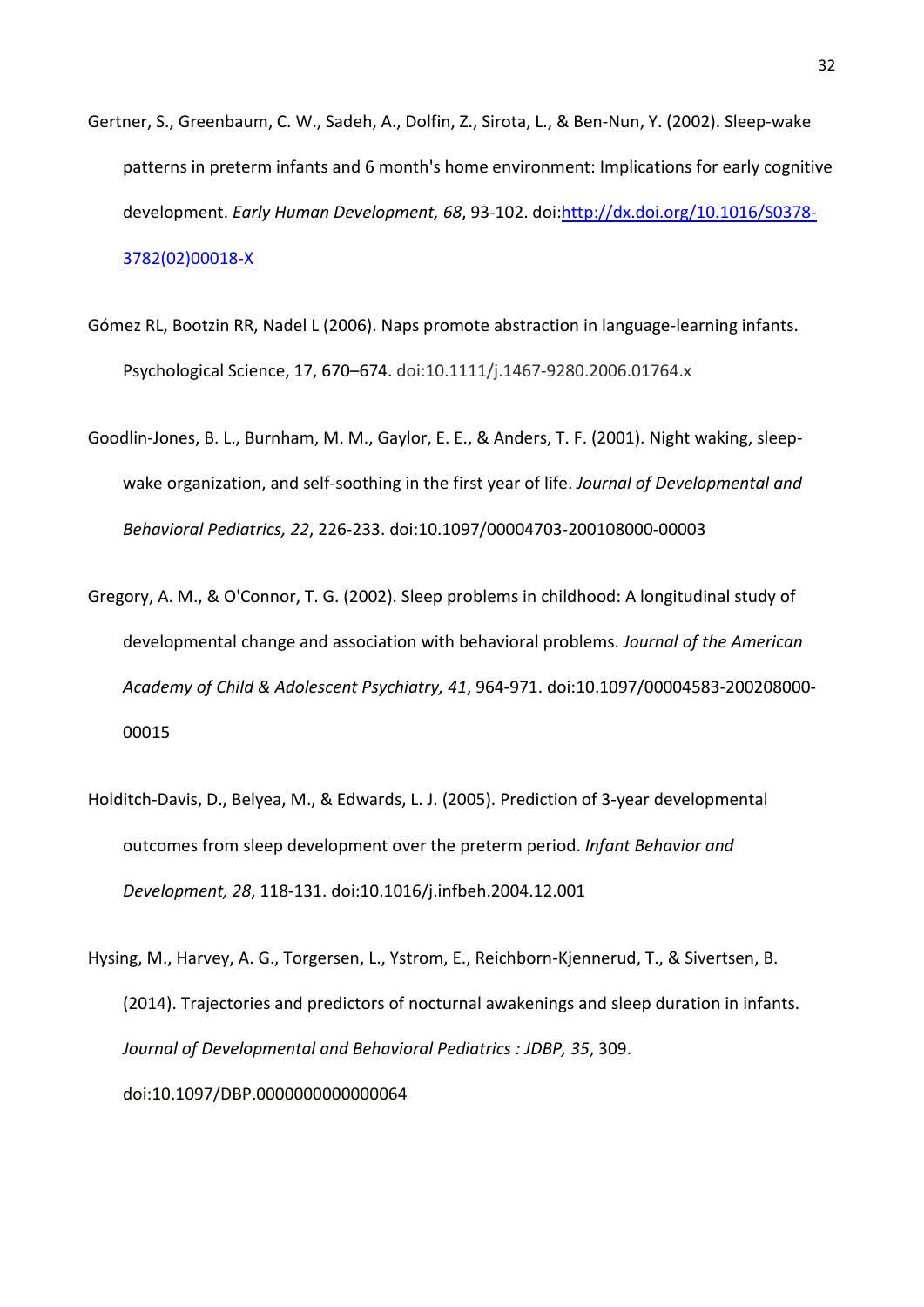- Iglowstein, I., Jenni, O. G., Molinari, L., & Largo, R. H. (2003). Sleep duration from infancy to adolescence: Reference values and generational trends. *Pediatrics, 111*, 302-307. doi:10.1542/peds.111.2.302
- Lo, S., & Andrews, S. (2015). To transform or not to transform: Using generalized linear mixed models to analyse reaction time data. *Frontiers in Psychology, 6*, 1171. doi:10.3389/fpsyg.2015.01171
- Mindell, J., Kuhn, B., Lewin, D., Meltzer, L., & Sadeh, A. (2006). Behavioral treatment of bedtime problems and night wakings in infants and young children - an American Academy of Sleep Medicine review. *Sleep, 29*, 1263-1276. doi: https://doiorg.helios.uta.fi/10.1093/sleep/29.10.1263
- Mindell, J. A., & Lee, C. (2015). Sleep, mood, and development in infants. *Infant Behavior & Development, 41*, 102-107. doi[:http://dx.doi.org.helios.uta.fi/10.1016/j.infbeh.2015.08.004](http://dx.doi.org.helios.uta.fi/10.1016/j.infbeh.2015.08.004)
- Moore, T., & Ucko, L. E. (1957). Night waking in early infancy: Part I. *Archives of Disease in Childhood, 32*, 333-342. doi:10.1136/adc.32.164.333
- Paavonen, E. J., Saarenpaa-Heikkila, O., Polkki, P., Kylliainen, A., Porkka-Heiskanen, T., Paunio, T. (2017). Maternal and paternal sleep during pregnancy in the CHILD-SLEEP birth cohort. *Sleep Medicine, 29*, 47-56. doi:10.1016/j.sleep.2016.09.011
- Paavonen, E. J., Räikkönen, K., Pesonen, A., Lahti, J., Komsi, N., Heinonen, K., . . . Porkka-Heiskanen, T. (2010). Sleep quality and cognitive performance in 8-year-old children. *Sleep Medicine, 11*, 386-392. doi:10.1016/j.sleep.2009.09.009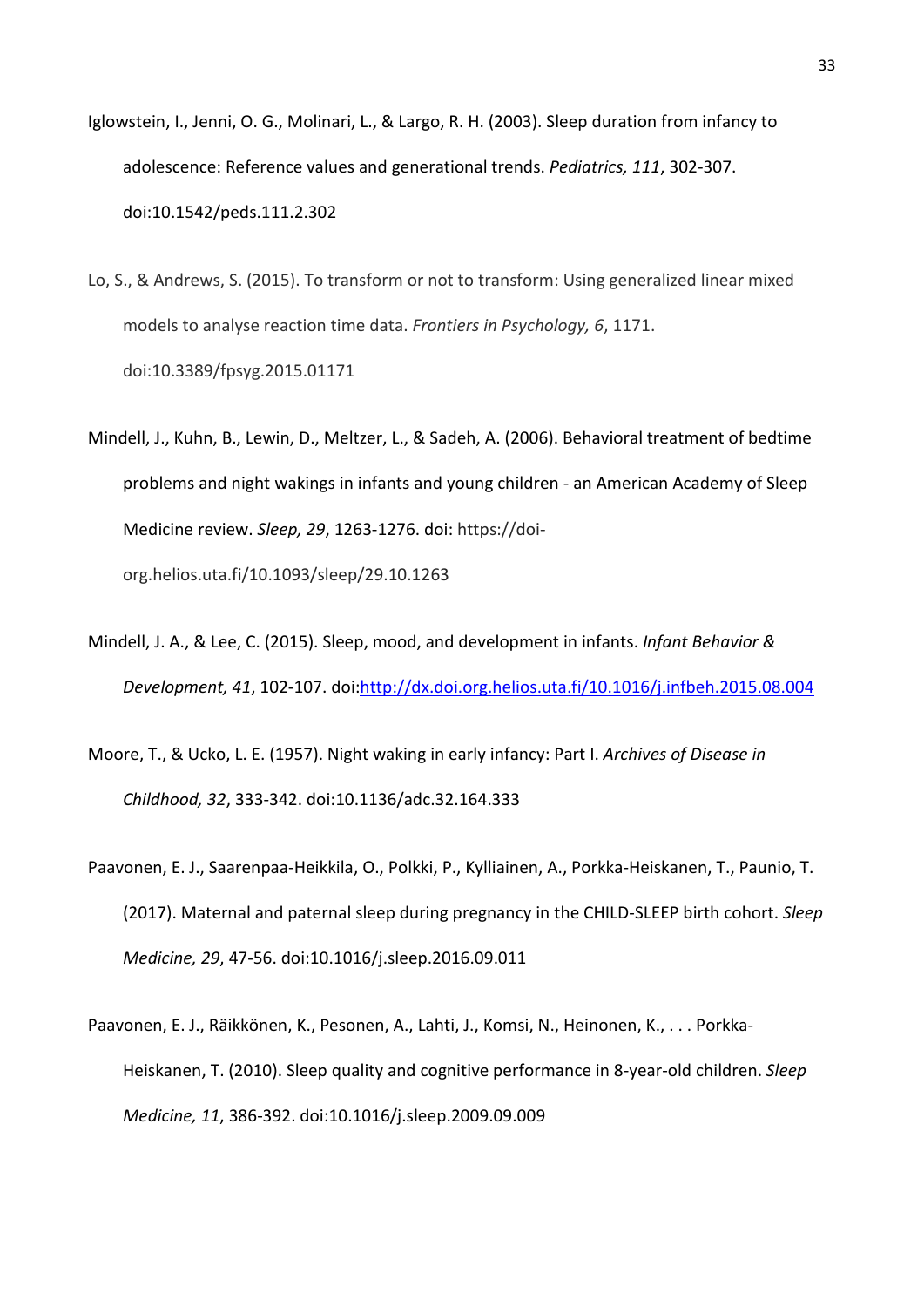- Palmstierna, P., Sepa, A., & Ludvigsson, J. (2008). Parent perceptions of child sleep: A study of 10,000 swedish children. *Acta Paediatrica, 97*, 1631-1639. doi[:http://dx.doi.org/10.1111/j.1651-2227.2008.00967.x](http://dx.doi.org/10.1111/j.1651-2227.2008.00967.x)
- Piteo, A. M., Lushington, K., Roberts, R. M., Martin, A. J., Nettelbeck, T., Kohler, M. J., & Kennedy, J. D. (2011). Parental-reported snoring from the first month of life and cognitive development at 12 months of age. *Sleep Medicine, 12*, 975-980.

doi[:http://dx.doi.org/10.1016/j.sleep.2011.07.006](http://dx.doi.org/10.1016/j.sleep.2011.07.006)

- Piteo, A. M., Lushington, K., Roberts, R. M., van den Heuvel, C. J., Nettelbeck, T., Kohler, M. J., . . . Kennedy, J. D. (2011). Prevalence of snoring and associated factors in infancy. *Sleep Medicine, 12*, 787-792. doi[:http://dx.doi.org/10.1016/j.sleep.2011.01.019](http://dx.doi.org/10.1016/j.sleep.2011.01.019)
- Randazzo, A. C., Muehlbach, M. J., Schweitzer, P. K., & Walsh, J. K. (1998). Cognitive function following acute sleep restriction in children ages 10-14. *Sleep, 21*, 861. doi:10.1093/sleep/21.8.861
- Sadeh, A. (2004). A brief screening questionnaire for infant sleep problems: Validation and findings for an internet sample. *Pediatrics, 113*, e570-e577. doi:10.1542/peds.113.6.e570
- Sadeh, A., De Marcas, G., Guri, Y., Berger, A., Tikotzky, L., & Bar-Haim, Y. (2015). Infant sleep predicts attention regulation and behavior problems at 3-4 years of age. *Developmental Neuropsychology, 40*, 122-137. doi:10.1080/87565641.2014.973498
- Sadeh, A., Flint-Ofir, E., Tirosh, T., & Tikotzky, L. (2007). Infant sleep and parental sleep-related cognitions. *Journal of Family Psychology, 21*, 74-87. doi[:http://dx.doi.org/10.1037/0893-](http://dx.doi.org/10.1037/0893-3200.21.1.74) [3200.21.1.74](http://dx.doi.org/10.1037/0893-3200.21.1.74)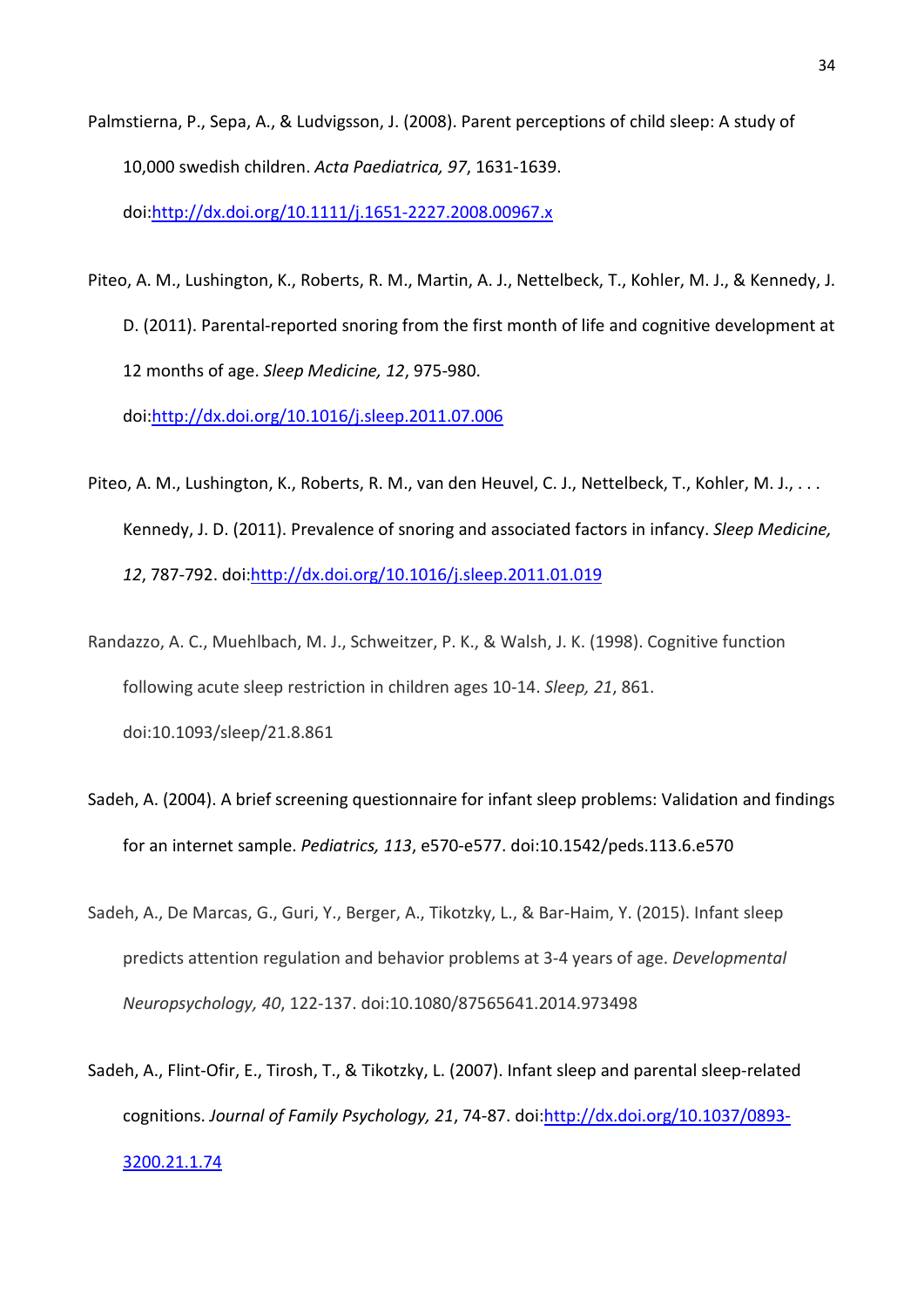- Sadeh, A., Gruber, R., & Raviv, A. (2002). Sleep, neurobehavioral functioning, and behavior problems in school-age children. *Child Development, 73*, 405-417. doi:10.1111/1467- 8624.00414
- Sadeh, A., Gruber, R., & Raviv, A. (2003). The effects of sleep restriction and extension on schoolage children: What a difference an hour makes. *Child Development, 74*, 444-455. doi[:http://dx.doi.org/10.1111/1467-8624.7402008](http://dx.doi.org/10.1111/1467-8624.7402008)
- Sadeh, A., Lavie, P., Scher, A., Tirosh, E., & Epstein, R. (1991). Actigraphic home-monitoring sleepdisturbed and control infants and young children: A new method for pediatric assessment of sleep-wake patterns. *Pediatrics, 87*, 494-499.
- Sadeh, A., Mindell, J. A., Luedtke, K., & Wiegand, B. (2009). Sleep and sleep ecology in the first 3 years: A web-based study. *Journal of Sleep Research, 18*, 60-73. doi: 10.1111/j.1365- 2869.2008.00699.x
- Scher, A. (2005). Infant sleep at 10 months of age as a window to cognitive development. *Early Human Development, 81*, 289-292. doi:10.1016/j.earlhumdev.2004.07.005
- Schwichtenberg, A. J., Christ, S., Abel, E., & Poehlmann-Tynan, J. A. (2016). Circadian sleep patterns in toddlers born preterm: Longitudinal associations with developmental and health concerns. *Journal of Developmental and Behavioral Pediatrics : JDBP, 37*, 358. doi: 10.1097/DBP.0000000000000287
- Seehagen S, Konrad C, Herbert JS, Schneider S (2015). Timely sleep facilitates declarative memory consolidation in infants. Proceedings of the National Academy of Sciences, 112, 1625–1629. doi:10.1073/pnas.1414000112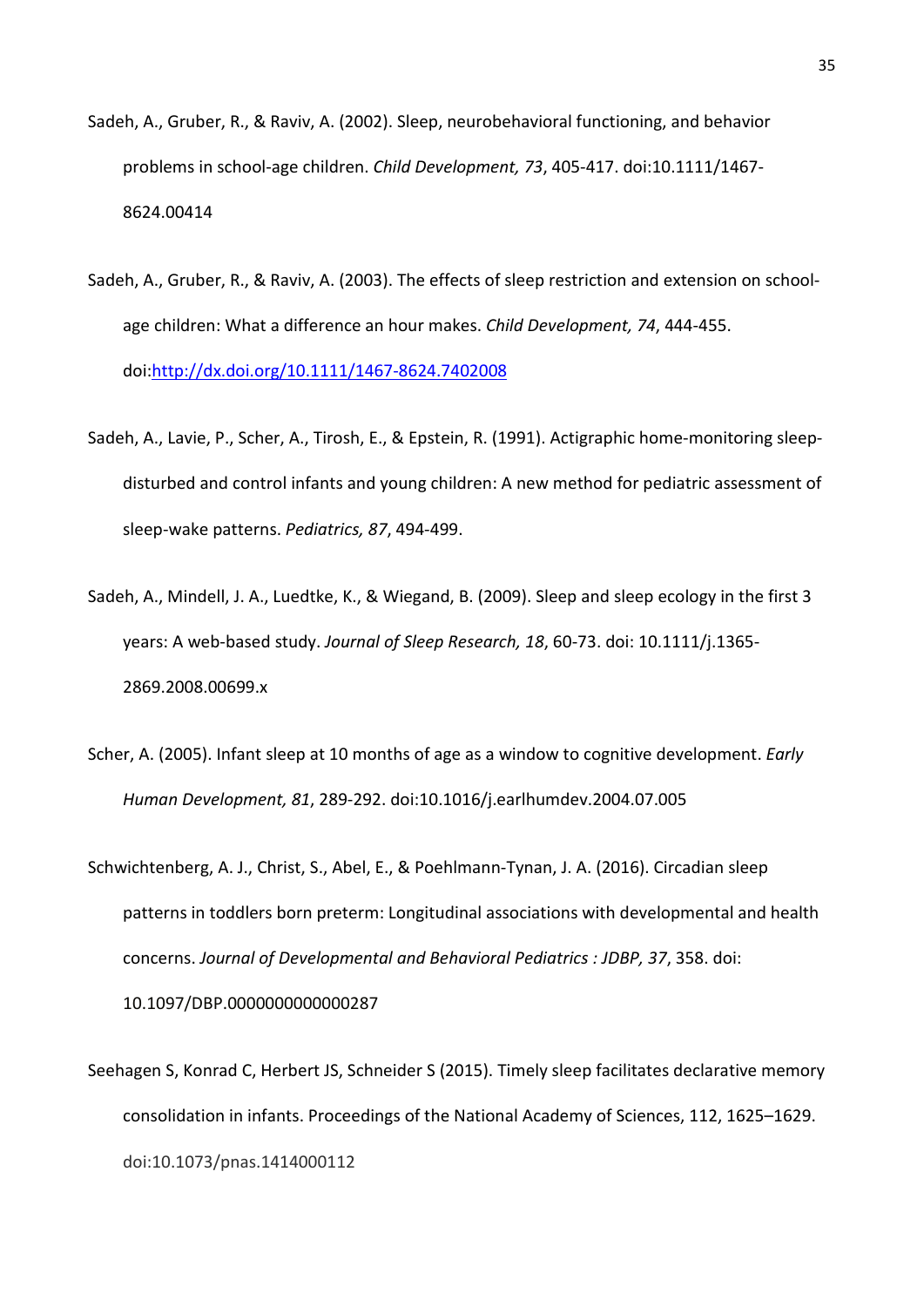- Spruyt, K., Aitken, R. J., So, K., Charlton, M., Adamson, T. M., & Horne, R. S. C. (2008). Relationship between sleep/wake patterns, temperament and overall development in term infants over the first year of life. *Early Human Development, 84*, 289-296. doi:10.1016/j.earlhumdev.2007.07.002
- Suratt, P. M., Barth, J. T., Diamond, R., D'Andrea, L., Nikova, M., Perriello, V. A.,Jr, . . . Rembold, C. (2007). Reduced time in bed and obstructive sleep-disordered breathing in children are associated with cognitive impairment. *Pediatrics, 119*, 320-329. doi:10.1542/peds.2006-1969
- Tikotzky, L., & Shaashua, L. (2012). Infant sleep and early parental sleep-related cognitions predict sleep in pre-school children. *Sleep Medicine, 13*, 185-192. doi:10.1016/j.sleep.2011.07.013
- Touchette, E., Petit, D., Paquet, J., Boivin, M., Japel, C., Tremblay, R. E., & Montplaisir, J. Y. (2005). Factors associated with fragmented sleep at night across early childhood. *Archives of Pediatrics & Adolescent Medicine, 159*, 242. doi: 10.1001/archpedi.159.3.242
- Touchette, E., Petit, D., Séguin, J. R., Boivin, M., Tremblay, R. E., & Montplaisir, J. Y. (2007). Associations between sleep duration patterns and behavioral/cognitive functioning at school entry. *Sleep, 30*, 1213-1219. doi:10.1093/sleep/30.9.1213
- Weinraub, M., Bender, R. H., Friedman, S. L., Susman, E. J., Knoke, B., Bradley, R., . . . Williams, J. (2012). Patterns of developmental change in infants' nighttime sleep awakenings from 6 through 36 months of age. *Developmental Psychology, 48*, 1511-1528. doi[:http://dx.doi.org/10.1037/a0027680](http://dx.doi.org/10.1037/a0027680)